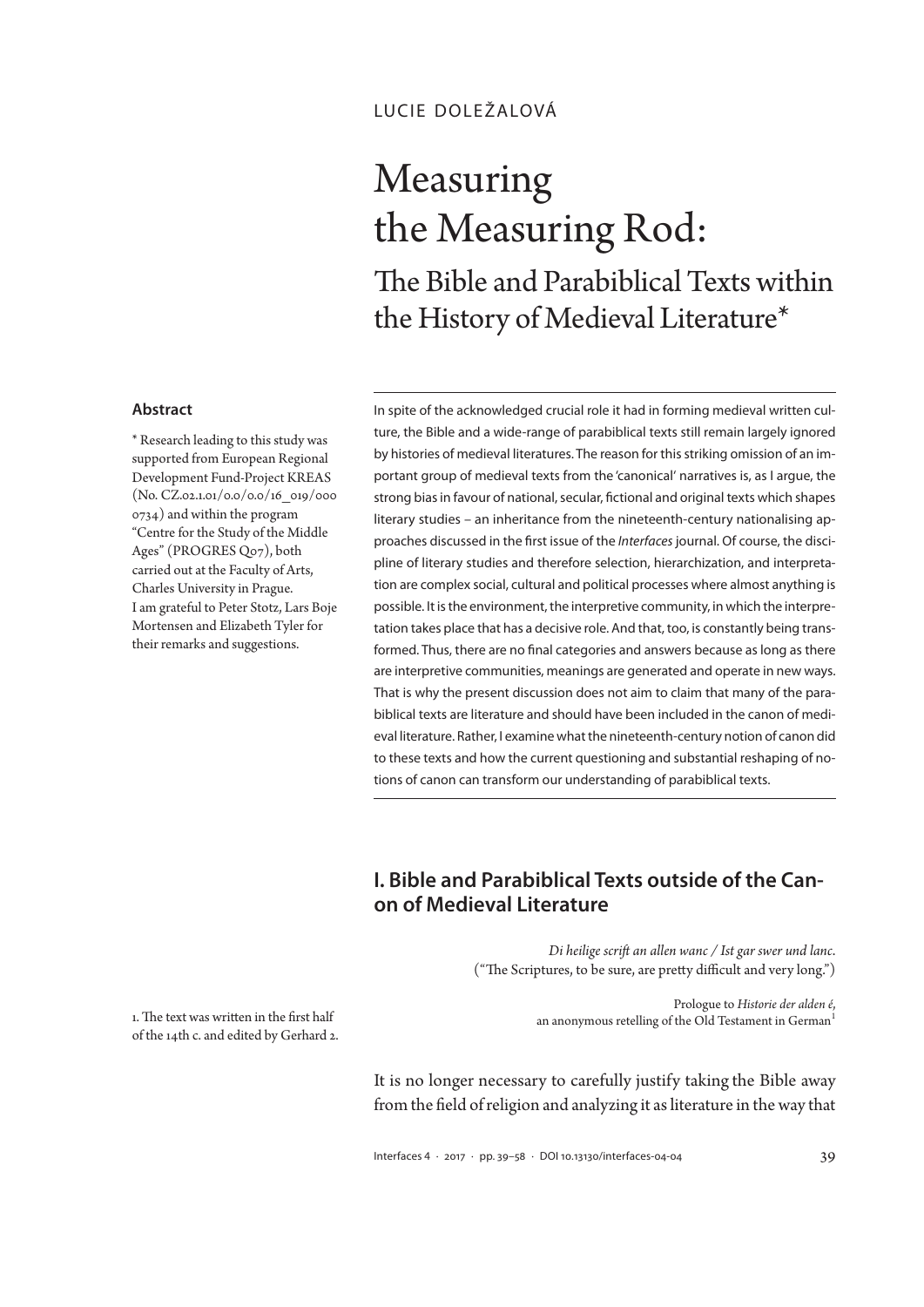2. The move, was however, not an obvious one. For an argument against it, see, *e.g.*, Søren Kierkegaard, *The Present Age*.

3. For further groundbreaking studies, see, *e.g.*, Auerbach, *Mimesis: The Representation of Reality*; Alter; Alter and Kermode, eds. There are also some contemporary publications intended for wider readership, some of them rather suspicious (*e.g.*  Ryken and Ryken eds.).

Northrop Frye was obliged to do in *The Great Code* (Frye). It is now common to speak not only of the Bible *and* literature but also of the Bible as literature.<sup>2</sup> There are many literary studies on biblical language, narrative, imagery, plot coherence, voice and the like. $^3$  It is also recognized that the Bible inspired and shaped the majority of medieval textual types (*e.g.*, exegesis, sermons, hymns, hagiography, liturgical drama, much of lyrical poetry such as *planctus* etc.), and it was much used or referred to in most other ones or in their framing (*e.g.*  historiography or exempla) (see, *e.g.*, Cremascoli and Leonardi). Beside the Bible itself, there were numerous types of parabiblical texts with varied relationship to and distance from the Bible. These include biblical poetry, prose paraphrases, commentaries, sermons, and many other texts. The omnipresence of the Bible in medieval written culture is a fact that does not need to be defended or exemplified.

Yet, in spite of the acknowledged crucial role it had in forming medieval written culture, the Bible and the variety of parabiblical texts still remain mostly out of the picture in histories of medieval literatures. The reason for this striking omission of an important group of medieval writing from the 'canonical' narratives is surely the predilection for national, secular, fictional and 'original' texts, our ambivalent inheritance of the nineteenth century nationalistic approaches discussed in the first issue of the *Interfaces* journal (*cf.* especially Borsa *et al.*). Of course, literary appreciation and therefore selection, hierarchization, and interpretation are complex social, cultural and political processes where a lot (if not everything) is possible. It is the environment, the interpretive community, in which the interpretation takes place that has a decisive role. And that, too, is constantly being transformed. Thus, there are no final categories and answers because as long as there are interpretive communities, meanings are generated and operate in new ways (Fish). That is why the present discussion does not aim at claiming that many of parabiblical texts *are* literature and *should have been* included in the canon of medieval literature. The Bible and parabiblical texts do not fulfill the listed criteria, in fact, these texts are exactly the opposite of what is searched for in the canon, and thus it is no wonder they were not selected. I would like to look at what the 19th century notion of canon, that is, 'the measuring rod', did to these texts, as well as how the current questioning and substantial reshaping of the notion transform that.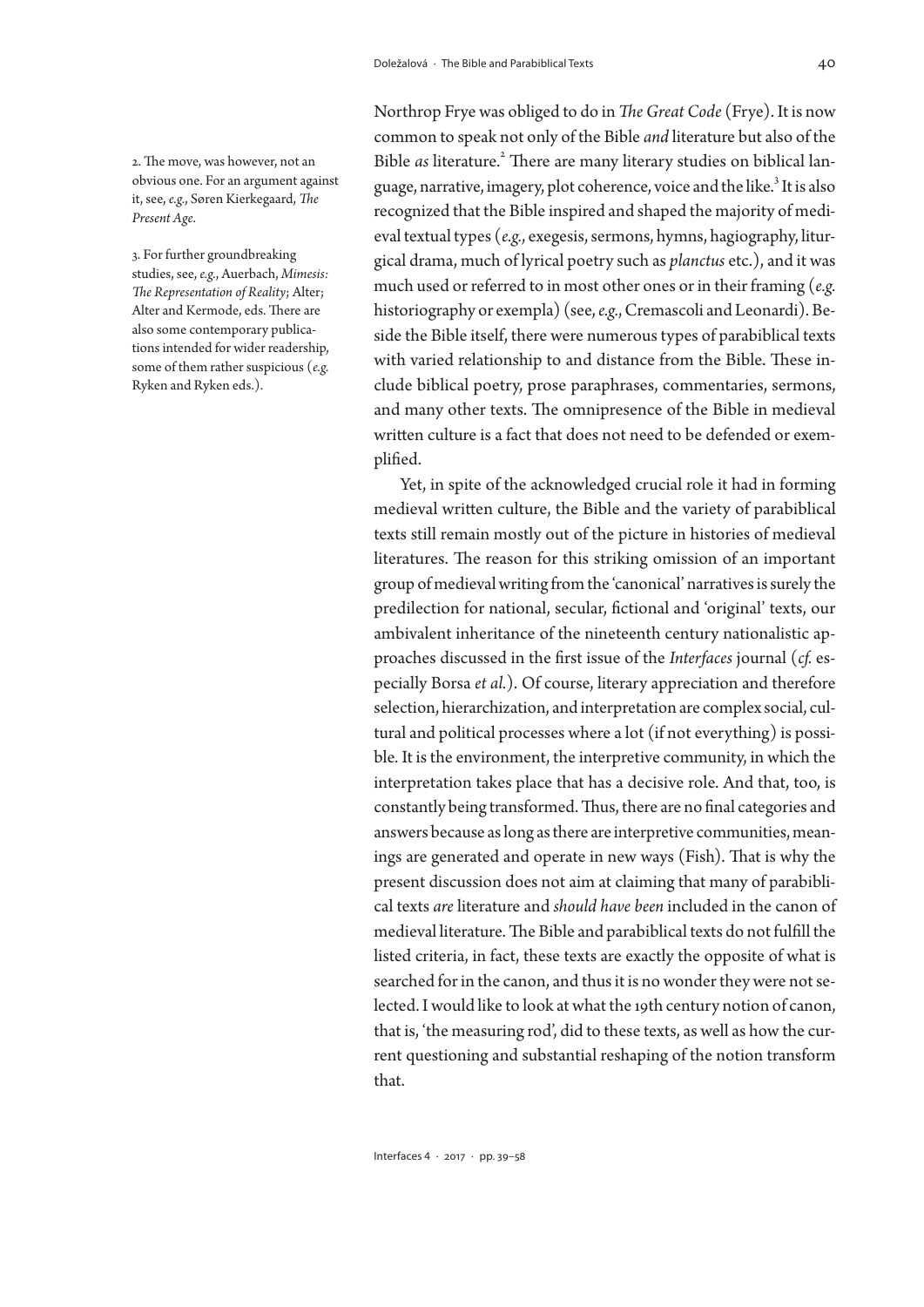### 1. National vs. Universal

"But even when Latin was used for writing, it was always with patriotic aims, with enthusiasm and national consciousness. The spirit of this Latin writing always remained Czech national spirit…"

4. The English translation is mine.

A Czech literature textbook from 1907 (Šlejhar 6) 4

Stressing the national aspects in medieval writing means looking for difference: it is a search for features that can be considered distinctive and may be used to define a particular community, a nation. Thus, local specificities come to the fore, and so does the 'pagan' mythical past of individual nations. With this predilection, the Bible and parabiblical texts fell out completely since they did not separate but unite, they presented a universal history of the mankind, and operated within the medieval society across the nations. Approached as literature (its significant religious and social role aside), the universality and omnipresence of the Bible in medieval culture can be explained through its two features: it was believed to be authored by the greatest authority imaginable, God himself, who supposedly encoded the most important teachings about the world and its meaning in it. And, at the same time, it was recognized as a very obscure text. The combination of these two aspects created a notion of a challenge. Although it was impossible to solve the challenge in this life when things were perceived only *per speculum in aenigmate* (2 Cor 13:12), one was expected to keep trying, which was a praiseworthy act in itself. As a perpetual enigma of the highest authority possible, the Bible was actively and creatively received throughout the Middle Ages.

Perceiving the Middle Ages as a cradle of national identities, with national languages as one of the primary identification features of these identities results also in downplaying most of the Latin writing. In a much simplified way, Latin is seen as gradually conquered by the vernaculars which take over the discourse and the space on the manuscript page (see Stein). But sharing the textual knowledge in the Middle Ages was possible also thanks to sharing one language throughout medieval West: the Latin. The parallels sometimes made with English today are not too farfetched: Medieval Latin operated as a language of communication on a wide area, with many local specificities, and generally lower level of complexity than classical Latin but allowed for communication on a large scale. Latin was not no-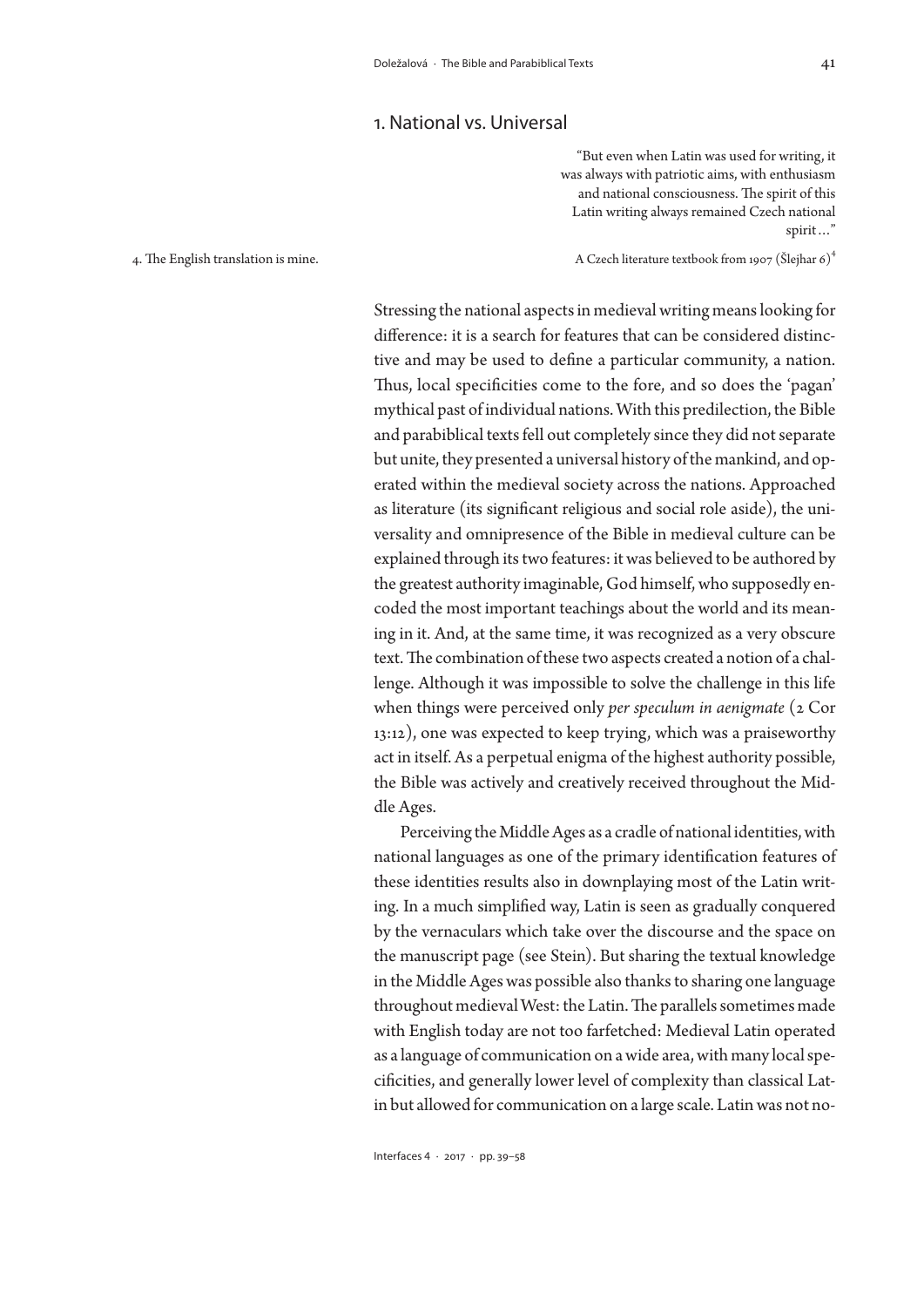#### 5. The reduction of its role within canonical histories of medieval literatures results in a much simplified picture of medieval literature. It is this aspect of canons of medieval literatures that has been most attacked and criticized in recent decades, see, among many others, Stella, "A 'Postcolonial' Approach."

6. Tertullian, *De spectaculis*, 29, 5. The whole treatise aims at dissuading Christians from the public shows. The final section (chaps 29 and 30) describes the better shows awaiting Christians, such as watching the others burn in hell.

7. The rescript on Christian teachers is found in his letters, edited in *The Works of the Emperor Julian*, transl. Wright vol. 3, 117–23.

body's language but rather everybody's language.<sup>5</sup> And it won its position even though it was not the original language of the Bible: it was a *translation* that became a universal textual commonplace.

## 2. Secular *vs.* Religious

*Vis autem et sanguinis aliquid? Habes Christi*. ("Would you have something of blood too? You have Christ's.") Tertullian, *On the Public Shows*<sup>6</sup>

The notion of the secular is in fact closely linked to the notion of national: it is a post-reformation concept invented to prevent the idea of a 'nation' from falling apart. While in the medieval West, the society would consist of Christians and those who are 'blind to the truth' (primarily Jews and Muslims), in the modern period religious differences began to play an important role and caused inner division within several nations and states of Europe (especially France, Germany and states in Central Europe). It is only then that the idea of separating religion from the state which would have no sense during the Middle Ages appears. Secularism then worked as a sort of pseudo-religion trying to unite some national communities. This approach not only excludes the Bible and parabiblical texts, but it downplays most of medieval literature, as well as crucial aspects of the few selected texts (*Canterbury Tales* as describing a pilgrimage to the grave of Thomas Becket, Holy Grail stories as a quest for the blood of Christ, etc.).

The early modern fear of promoting religion within a literary canon is not new. It is in fact a sort of reverse situation to the one in the Late Antiquity, when the same considerations concerned the classical ancient writings: can they be used within Christian education without affecting the beliefs of the Christians? Will Christians be able to enjoy them and learn from them without being seduced by their contents? The answers to these questions are well known: Jerome, in his famous dream, promised to stop reading the classics whom he loved and enjoyed and stick forever solely to the Bible ( Jerome, Epistle 22.30). Julian the Apostate disarmed Christian teachers efficiently when he prohibited them to use the classics in their education, which, as he argued, was a dishonest activity if they did not share their beliefs.<sup>7</sup> Origen, and after him Augustine justified the usage through the comparison with the Egyptian theft (Ex 12.35–36): Christians are entitled to take from the pagans whatever the pagans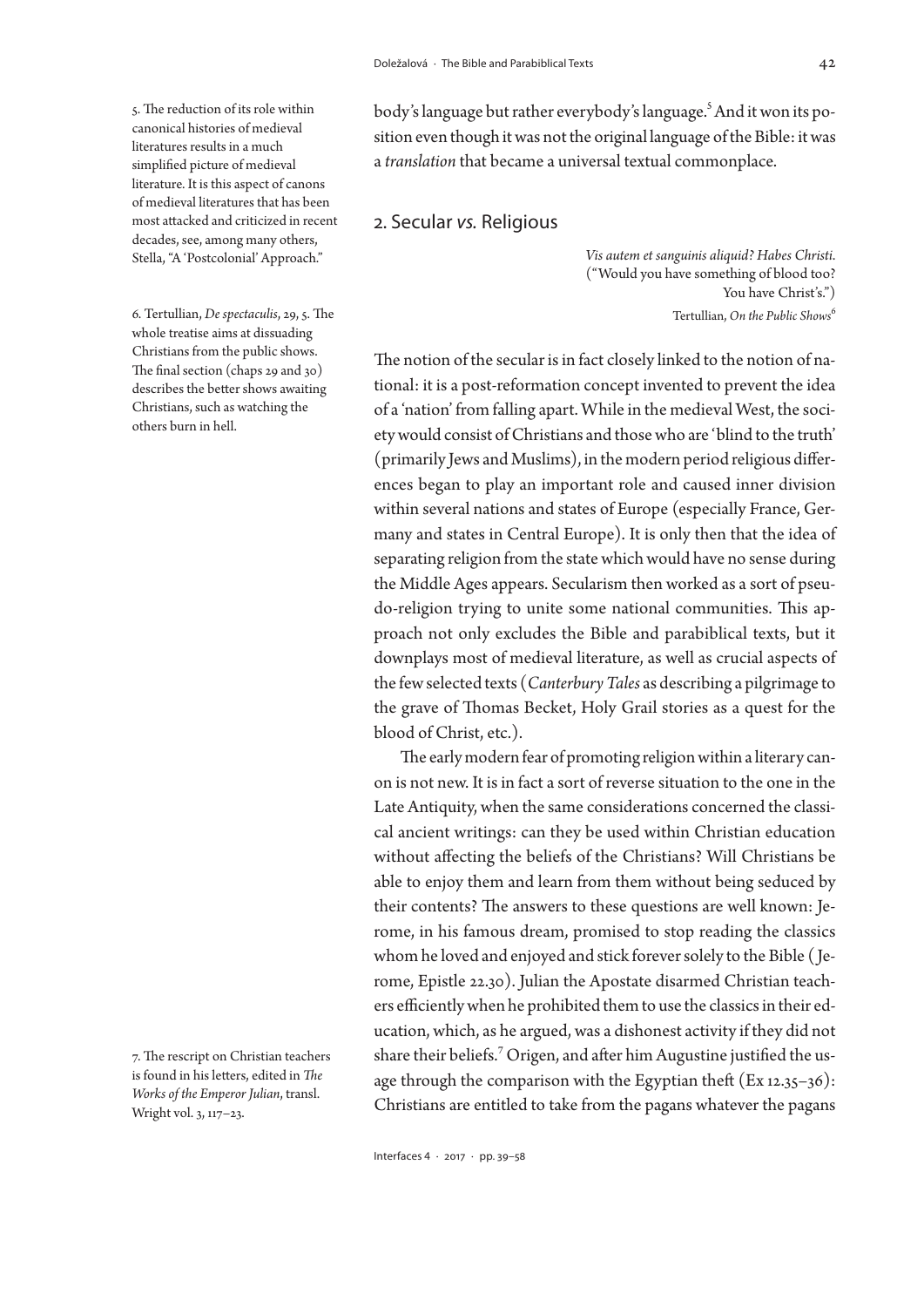do not use properly but they themselves can employ well (Augustine, *De doctrina christiana* 2.40). It was this thesis that was accepted and using the classics in Christian education worked out fine for over 1000 years.

An example of the use of the ancient heritage in Christian context is 'biblical epic,' that is, retelling parts of the Bible in Virgil-style poetry. It is a problematic literary type – Curtius dismissed it as a *genre faux* (Curtius 462), and it had long been looked down upon as a result of mere school exercises in paraphrase – dressing Christian content with Ancient style (see *e.g.* Roberts; Springer; or Bažil). But is it possible to extract literary devices from the content and see literature as mere form unconnected to religion and politics? The separability of form and content, so well visible in ancient and medieval rhetoric, $^8$  is not accepted today, the  $what$  is seen as ultimately intertwined with the *how*. 9

3. Fiction *vs* 'Truth'

"I've got a love story and a sex story, with the same woman no less, and both are great [...]" King David in Joseph Heller, *God Knows* 18

The romantic concept of 'literature' included the idea of 'fiction' – a sort of artificial parallel imaginary universe, allowing a temporary escape from truth. In the Romantic and post-Romantic concept, literature is expected to create an autonomous world of its own with its own rules. The Bible and parabiblical texts stand at the other end with exactly the opposite ambition: they insist on offering the only and ultimate truth (*cf.* Auerbach). They usually address the readers and require changes in their lives. They relate to the experienced situation, attack it, and constantly try to alter it. These are texts wishing to have an actual impact. This sort of doctrine is in contrast with the romantic idea of literature pleasing and ennobling the spirit but not bringing about historical and social changes (even, as Oscar Wilde said, being utterly useless).<sup>10</sup> The writings in the periods of conflicts and transitions (such as Late Antiquity or reformation period) were typically presented as times when literature (as opposed to writing) was in decline and was 'abused' for the purposes of propaganda.<sup>11</sup> Also didactic literature was always on the margin of literature, a sort of lower level type, exactly because it has a definite aim. The Bible, of course, contains a great number of stories. But they insist on being true and on trying to teach, too. $12$ 

Interfaces 4 · 2017 · pp. 39–58

8. Their starting point is always the idea that the author knows *what* he wants to say and the aim of the manual is to help him with the *how* of saying it: various 'wrappings' of the message are normally proposed and discussed.

9. Yet, in fact, a number of contemporary web sites devoted to the Bible as literature do insist on this division: *e.g.*, [Bible as Literature](https://bibleasliterature.wordpress.com) (accessed May 25, 2017). They usually argue for the separability of form and content, just like the ancient and medieval rhetorics.

10. "All art is quite useless." Wilde.

11. See the very influential Gibbon. This has much changed already several decades ago when the periods of transition receive more attention, exactly because it is possible to detect specific transformation of value system through the texts. See Brown.

12. Curiously, it is included as a positive aspect in books and especially films today, that they are 'based on a true story.'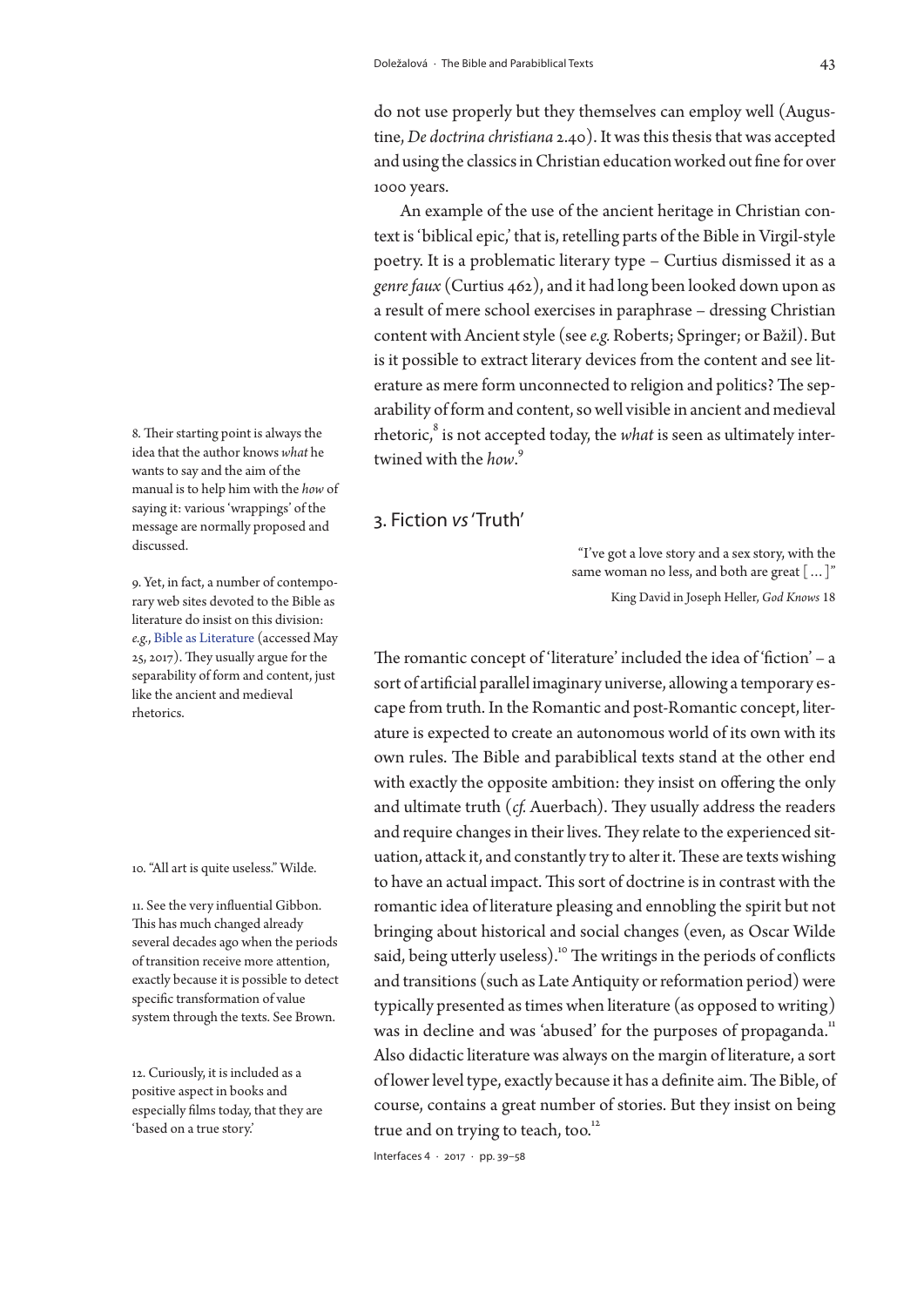Just as it is doubtful and much discussed whether pure history is possible, we could ask: is it possible to write pure fiction? Is it possible to create a completely autonomous imaginary world? Cognitive psychology shows that most things happen in our brain anyway: interpretation cannot be extrapolated from the experienced event. In this way it is impossible to write objective history. And, it is also impossible to write pure fiction. Stories we make up necessarily relate to our experience even if they are set in distant future or past. The romantic and post-romantic idea of literature includes the requirement that it should offer something more (or only something else?) than the world – it should offer a different perspective, new approach, new view or reflection. That it needs to step out from what is lived and experienced to do that. Medieval biblical texts do not create this distance. They do not form a controllable environment with clear borders which can be entered and exited. They attempt the opposite, to pull down the borders, invade their readers' minds and live and grow in them.

### 4. 'Original' *vs* Repetition

"I shall proceed to speak a little of the investigative journey I made to test the possibility and meaning of repetition. Without anyone knowing about it I went by steamship to Berlin."

Søren Kierkegaard, *Repetition* 150

The notion of originality is somewhat losing its appeal lately, especially in connection to the romantic idea of a creative genius and unique unrepeatable creation. Questioning and scrutinizing the concept has, however, not lead to its complete abolishment. The requirement of novelty and surprise is persistent.

The Bible is, of course, an ancient, *not* a medieval creation. Placing into its centre such an 'old' text, stressing continuity and tradition, medieval written culture stands in contrast to the modern search for the new and unheard of. This results also in a different notion of authorship in the Middle Ages – one in which the authors tend to diminish their active and creative role in a text's origin.<sup>13</sup>

The notion of originality has been transformed also through Julia Kristeva's influential concept of intertextuality. Originality may not be searched for only in relationship between text and reality but also in relationships among different texts. And it is exactly this feature that makes medieval parabiblical texts original. The medieval in-

13. On the medieval notion of authorship, see, e.g., Minnis; Ranković *et al.*, eds; D'Angelo and Ziolkowski, eds.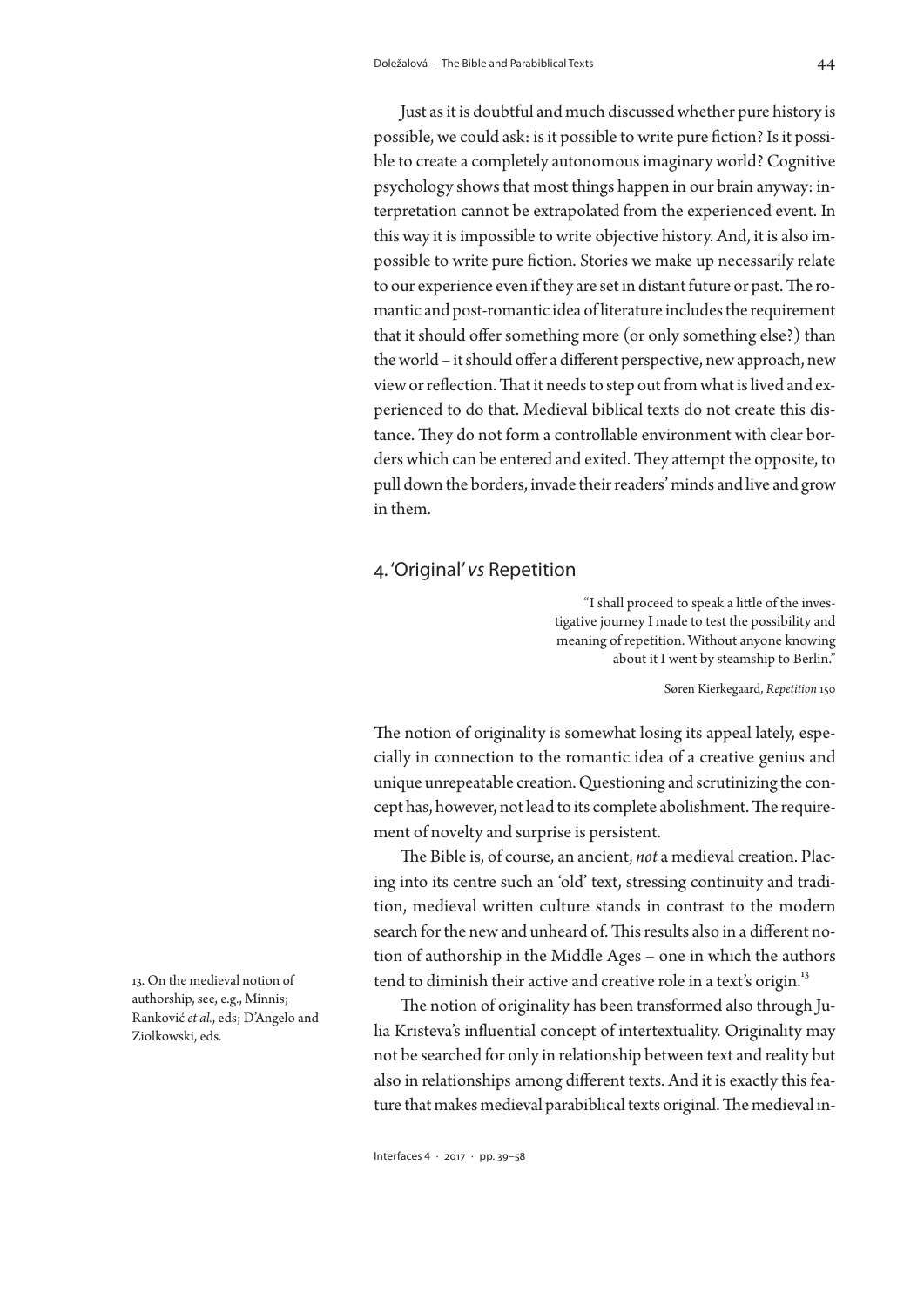tertextuality is a result of realizing communication possibilities within a society that can rely on generally shared textual knowledge. Such shared knowledge enables the authors to use various ways of intertextuality, and thus offers otherwise inaccessible toolkit of specific writing strategies.

# **II. The Bible and Parabiblical Texts in the Middle Ages**

Biblical retellings were popular throughout the Middle Ages; some of them, like Peter Comestor's *Historia scholastica* (*c.* 1170) or the late medieval anonymous *Summarium biblie* (see Doležalová, *Obscurity and Memory*) even extremely popular. Some use extra-biblical sources, fill the gaps in the biblical narrative or harmonize places where there are more versions. Many of them actualize the stories. There are direct quotations from the Bible, both precise and approximate, as well as allusions, both close and distant. Sometime a single aspect is chosen and re-contextualized, *e.g.* a character, a setting, or part of a plot. There are numerous retellings, both in prose and in verse, some relying on images. Some of them are edited (*e.g.* Peter Riga, ed. Peter Beichner; Alexander of Ashby, ed. Dinkova-Bruun, and other works by this author; Daub), many more remain still only in manuscripts. What is clear is that dealing with the Bible was in general surprisingly free.14 What is also clear is that the field is vast and complex, and, exactly for this reason, remains rather unstudied (see, *e.g.* Stella, *La poesia carolingia latina*; Doležalová and Visi).

## 1. Medieval Biblical Intertextualities

Medieval authors explored the possibilities of biblical intertextuality (although they certainly would not think of it in these terms), and turned out to be very inventive. The examples are numerous, even omnipresent. Here, I will only mention three examples. They can all still be characterized as parabiblical but they are on the margin of the type exactly due to their specific parodic transformation of the Bible. In focusing on the margins of the pool of medieval parabiblical literature, I attempt to show that this pool includes texts that might be shocking to readers today who still tend to associate medieval biblical and parabiblical literature with serious, universal, traditional,

14. There is a nice image comparing the Bible to soft wax that holds any image imprinted on it, as well as that of an oak tree that is cut down and eleven different artisans each take the part that they find useful for their profession, both in the prologue to another popular retelling of the Bible, the *Speculum humanae salvationis* (ca. 1324). See Palmer.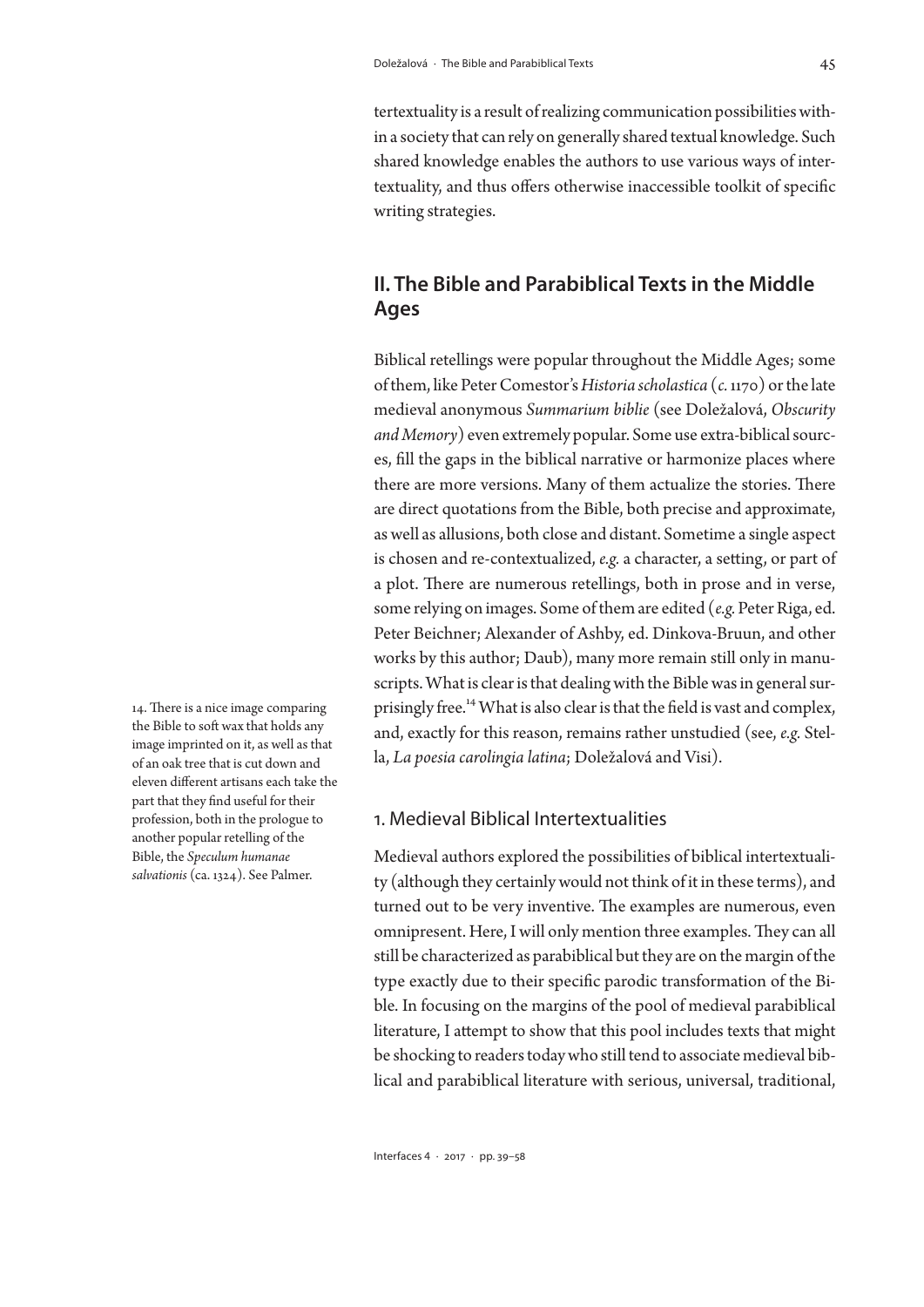and non-fictional. These texts do not only challenge but simply invalidate the simplistic categories discussed above.

First, the *Cena Cypriani* (Cyprian's feast), an obscure anonymous opuscle written probably in mid-fourth century perhaps in Gaul, describes a wedding feast organized by the king Joel:

Quidam rex nomine Iohel nuptias faciebat in regione orientis, in Chana Galileae. His nuptiis invitati sunt plures. Igitur qui temperius loti in Iordane adfuerunt in convivio. Tunc commundavit Naaman, aquam sparsit Amos, Iacobus et Andreas attulerunt faenum, Matheus et Petrus straverunt, mensam posuit Salomon. Atque omnes discubuerunt turbae. Sed cum iam locus discumbentium plenus esset, qui superveniebant, quisque ut poterat, locum sibi inveniebat. Primus atque omnium sedit Adam in medio, Eva super folia, Cain super aratrum, Abel super mulgarium, Noe super archam, Iaphet super lateres, Abraham sub arbore, Isaac super aram, Iacob super petram […]

A certain king, Joel by name, organized a wedding in the eastern region, in Cana of Galilee. To this wedding, many were invited. Thus those, who had earlier bathed in the Jordan, came to the feast. At that time Naaman cleansed, Amos sprinkled water, James and Andrew brought hay. Matthew and Peter lay down, Solomon prepared the table, and the whole crowd reclined at various places. But when the place was already full of the reclining ones, those who arrived later, all, as they could, looked for a place for themselves. So Adam, the first of all, sat in the middle, Eve on leaves, Cain on top of a plough, Abel on a milk churn, Noah on an ark, Japheth on bricks, Abraham under a tree, Isaac on an altar, Jacob on a rock  $\lceil ... \rceil$  (Modesto 14).<sup>15</sup>

After the guests sit down, they cook for themselves, eat and get drunk and go home in a festive procession. The following day they return with gifts to the king, but as it turns out that something had been stolen the day before, they are investigated and punished, until the king decides that only one of them, Achan, should suffer. Then the guests kill him, bury him, and return to their homes (see Modesto; Casaretto). In the text, each of the activities is first briefly introduced, and then there follows a list ascribing the biblical characters (each time a different set of them) particular activities which are linked to their

Interfaces 4 · 2017 · pp. 39–58

15. The English translation is mine.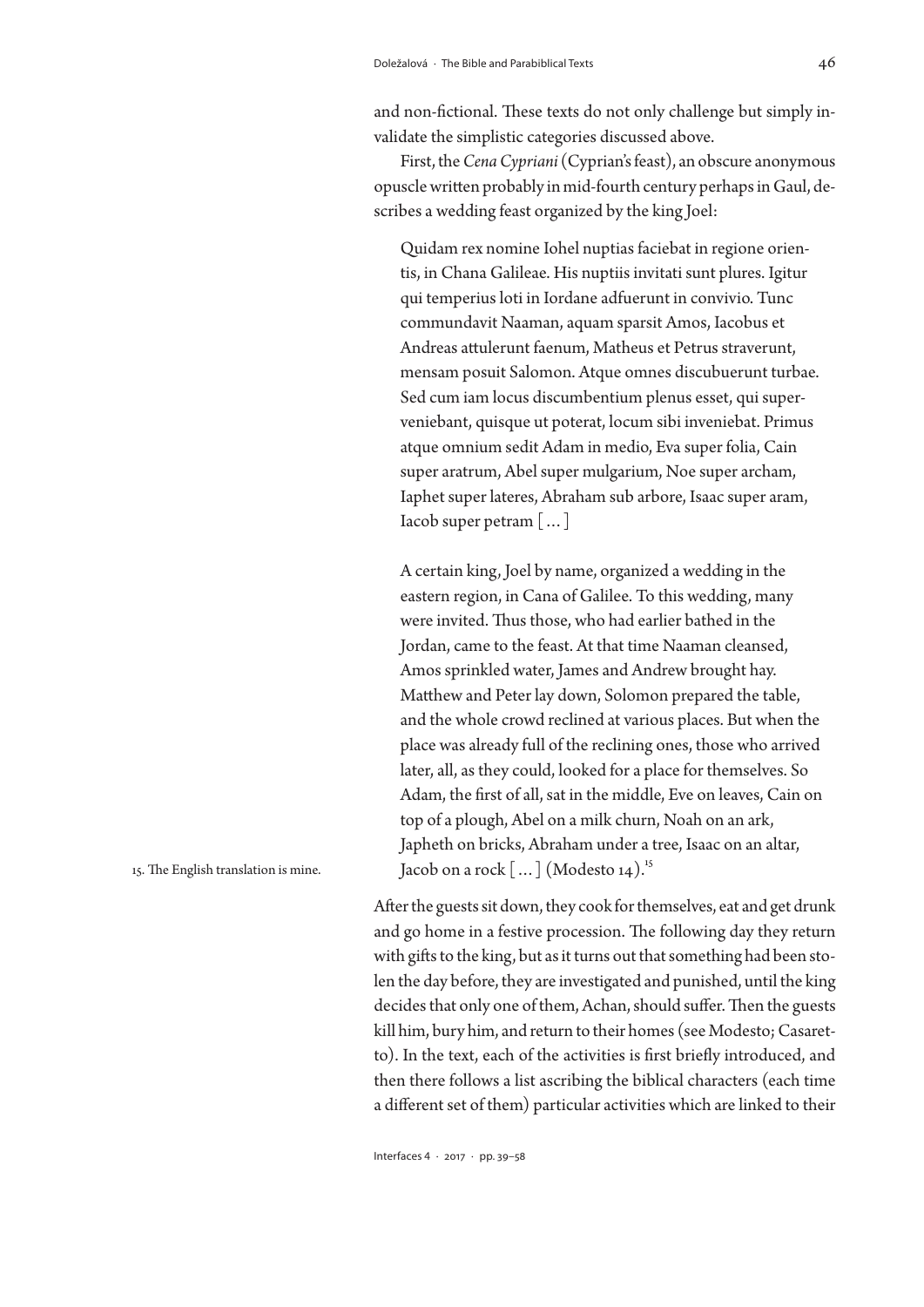activities in the Bible. In this way, the text approaches the Bible as a space in which the characters can meet. It takes over the names, it turns aspects of their stories into signs (which become little riddles for the reader), and weaves the whole into a new narrative of feast and violence, where finally one person dies for all the guilty ones. Yet this one is guilty here, too, and Jesus participates in killing him (he flagellates him). In this way, also the parallel with the Passion is shifted and twisted.

The text was very actively received during the Middle Ages: there are at least five different rewritings of it and one commentary from the twelfth century; Peter Abelard and Hugh of St. Victor mention it; altogether there are some 103 manuscripts of the text from the ninth to the fifteenth centuries.16 Towards the end of the Middle Ages it became more and more clearly organized and less amusing; it turned into a didactic tool, a biblical mnemonic aid (see Doležalová, "*Cena maletractati*"). While during the Middle Ages themselves, the reception of this text seems to have been unproblematic, later periods found it a bit too entertaining to be considered religious. During the Renaissance, scholars wondered how it could have ever been ascribed to St. Cyprian, and they printed it always with a caveat in the prologue. Umberto Eco, in his *The Name of the Rose*, presents an image of the text as very popular but transmitted among novices in secret, hidden under their pillows (Eco 468).

The second example, the *Sermo de Sancto Nemine* (Sermon on the Saint Nobody) is a late twelfth-century anonymous cento perhaps originating in France made out of the phrases with the word *nemo* (nobody) in the Bible. This Nobody is a very powerful man able to do what nobody can do. The text opens:

Vir erat in Oriente nomine Nemo, et erat vir ille ut alter Iob inter omnes orientales. Magnus namque erat sanctus iste Nemo in genere et prosapia, magnus in potentia, magnus in scientia, magnus in clementia et in compassione, magnus in honore et reverentia, et magnus in audacia. Et hec omnia per sacram scripturam comprobantur. Primo dico quod magnus fuit iste sanctus Nemo in genere et prosapia, similis Ade, qui nec creatus nec genitus sed formatus, secundum quod habetur per prophetam dicentem: *Dies formabuntur et Nemo in eis*. Fuit etiam de genere militari, secundum illud apostoli: *Nemo militans deo.* [...] Et fuit de genere non qualicumque, sed regali, Ecclesiastici quinto: *Nemo ex regibus sumpsit exordium* [...] Nec solum fuit de stirpe regia sed cum ipso deo

Interfaces 4 · 2017 · pp. 39–58

16. See Modesto, further studies of Casaretto (one on each of the rewritings), and Doležalová, "*Quoddam notabile vel ridiculum.*" The medieval commentary was written in an exegetical style by Herveus Burgidolensis (Hervé of Bourgdieu). It is edited and the rewritings are discussed in Doležalová, *Reception and Its Varieties*.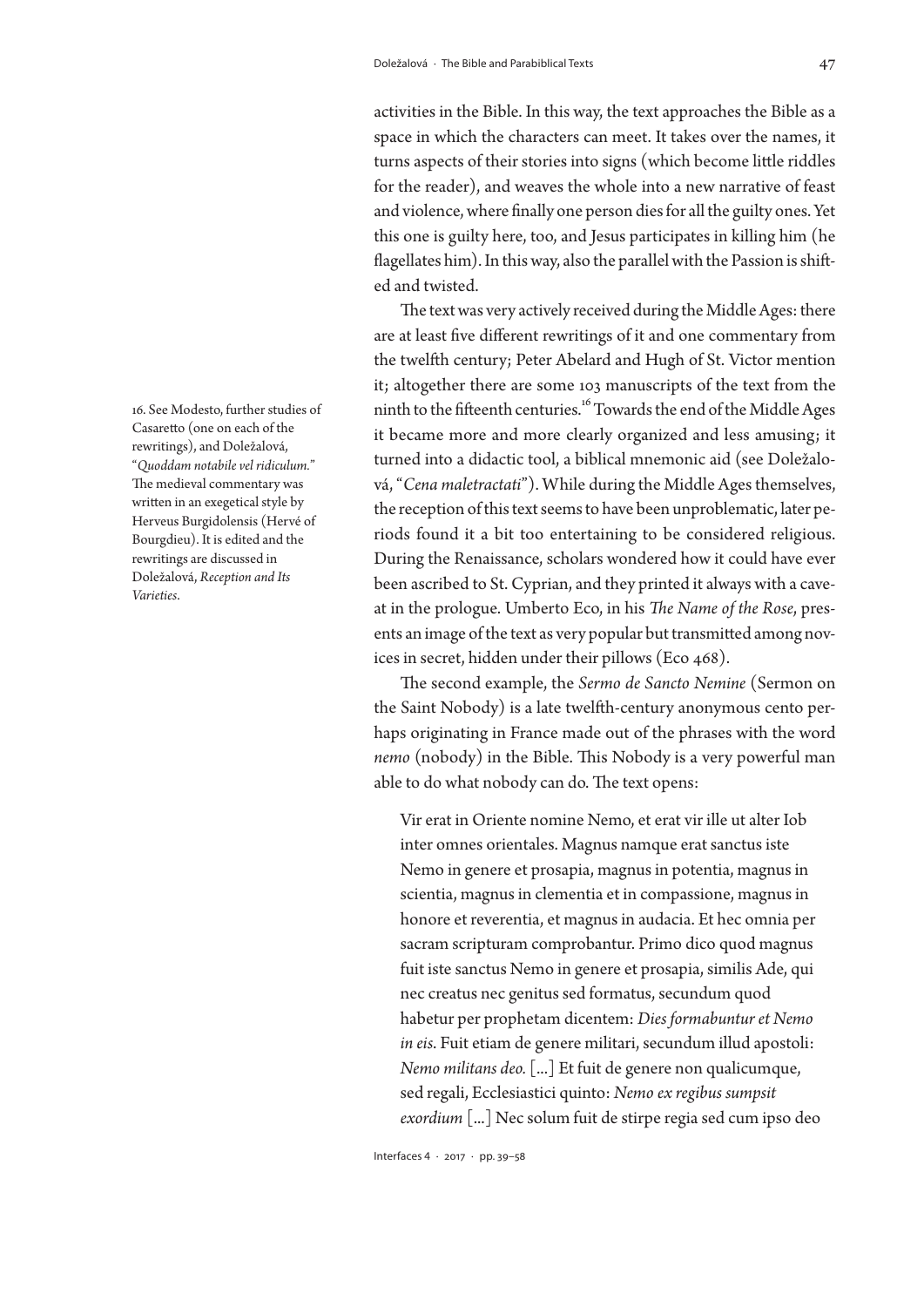eternaliter legitur semper regnaturus, Ecclesiastes undecimo: *Nemo semper regnaturus*.

There was a man in the East named Nobody, and that man was like another Job among all the people of the East. For this holy Nobody was great in race and lineage, great in power, great in knowledge, great in mercy and compassion, great in honor and reverence, and great in daring. And all of these things are confirmed in Holy Scripture. First, I say that this holy Nobody was great in race and lineage, like Adam, who was neither created nor begotten but formed, as it is said by the prophet: *The days will be formed and Nobody in them*. He was also of a military lineage, according to the saying of the apostle: *Nobody being a soldier to God*. [...] And he was of a race of no other kind than royal, Ecclesiasticus 5: *Nobody took his birth from kings* [...] it is read that he will reign eternally with God himself, Ecclesiastes 11: *Nobody will reign forever*. 17

This simple joke (of the type Ulysses played on Kyklops) goes on in this way, Nobody – hidden in the Bible itself – is the most powerful of all the saints. Again, this text was popular, transmitted in several different versions and its medieval reception seems to have been unproblematic. It was only in modern times that some scholars believed that the medieval author had thought he had indeed discovered an actual so far unnoticed person in the Bible and used this case as an example of medieval naivety (see Bayless, *Parody in the Middle Ages*; Doležalová, "The Absolute Alterity in Cult of Saints").

Lastly, the *Passio Iudeorum Pragensium secundum Iesskonem, rusticum quadratum* (The Passion of the Jews of Prague according to Ješek, a square hick / a proper countryman)<sup>18</sup> describes a pogrom on the Prague Jews during Easter 1389, an important historical event that is mentioned (although not precisely described) in a number of other sources in Latin, Czech, German, and Hebrew. To describe the event, the anonymous author used the structure of the Passion narrative as it appears in the Gospels: thus, the Christian persecutors of the Jews operate in the same ways and within the same framework as the Jewish persecutors of Christ in the Bible. For example, the deliberation among the Christians near the beginning of the text reads:

Tunc unus ex plebe cristianorum nomine Ieško quadratus, cum esset quasi pontifex anni et temporis illius, prophetavit

17. Bayless, ed., "The Short *Nemo*". Bayless also edits two other recensions of the text.

18. For a discussion on how to translate *rusticus quadratus*, see Vidmanová.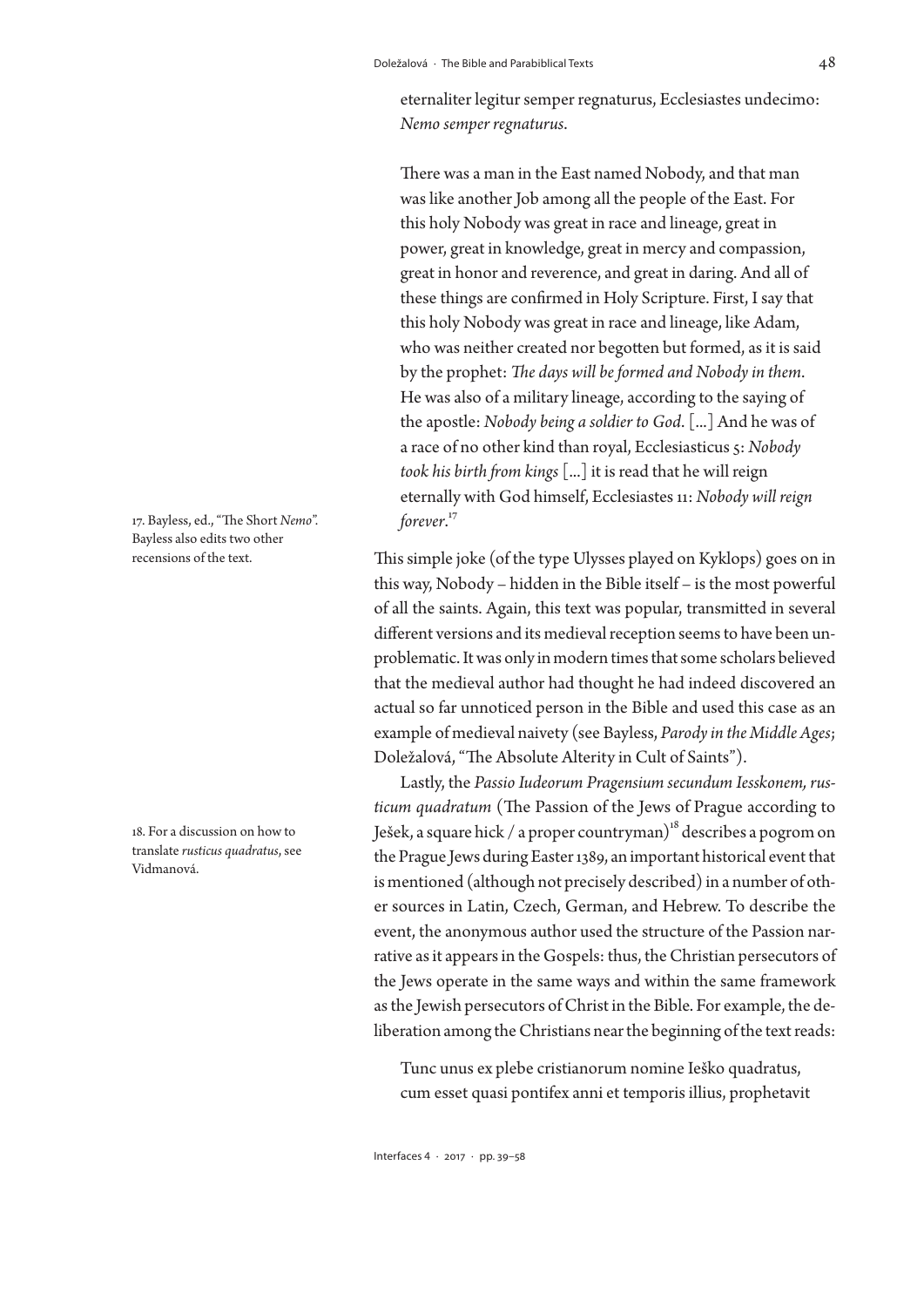dicens: "Expedit vobis, ut omnes pariter Iudei moriantur ‹pro› populo cristiano, ne tota gens pereat." Ab illo ergo die et ab illa hora cogitaverunt interficere omnes Iudeos dicentes: "Ne forte veniat ulcio Dei super nos, tollamus bona eorum et gentem perfidam de terra vivencium disperdamus."

Then a man from among the crowd of the Christians, called square / proper Ieško since he was a sort of leader for the year and of his time, prophecized, saying: "It is profitable for you that all the Jews alike should die for the Christian people, so that the whole race does not vanish." Thus, from that day and from that hour they plotted to kill all the Jews, saying: "Let us take away their property and eliminate the treacherous race from the land of the living lest God's vengeance fall upon us." (Steinová, *Passio Iudeorum pragensium* 18–19)<sup>19</sup>

This particular version survives in three manuscripts but there are several other surviving variants of the text.<sup>20</sup> The reception, again, seems to have been unproblematic. Only recently there have been claims that the text is not simply anti-Semitic but includes a double inversion within a complex intertextual play.<sup>21</sup>

All the texts briefly presented here are anonymous. They all survive in several manuscripts from different places and periods thus indicating a wider transmission. Each of them seems to have been simply popular and not opposed by the Church. But exactly this fact appeared striking and unbelievable to post-medieval readers who first neglected these texts altogether as not meriting anyone's attention, and then tended to interpret them as blasphemous, extremely naïve, or simply failed opuscula. True, none of these three texts employs special rhetoric colors and figures, they are written in a simple way. They seem to lack final polishing. They include incoherencies. But they are also funny.

Each of these cases is usually labeled 'parody', which is, however, not understood any more today as a strictly subversive genre.<sup>22</sup> In fact, these texts can be used to show that the dividing line between the sacred and the profane was thin, and often not discernible on the textual level – an actual historical, political, social or cultural act is necessary to activate it.<sup>23</sup> These texts are primarily good examples of a functioning of a specific type of writing which, to a great degree, defined medieval written culture as opposed to both earlier and later times. Such medieval 'free' dealing with the Bible, which was tol-

19. The English translation is mine.

20. The mss. are: Třeboň, Státní archiv, A 14, fols 68v–70v, Praha, Archiv Pražského hradu, Knihovna Metropolitní kapituly u sv. Víta v Praze, O 3, fols 167r–177r, and Praha, Národní knihovna, XI D 7, fols 130v–133r, ed. Tomek 11–13, reprinted in Lehmann 211–16. A new edition is currently being prepared by Evina Steinová. *Cf.* also her "Jews and Christ Interchanged."

21. For a sort of overinterpretation, see Newman.

22. For a recent important contribution to the topic, see Bartuschat and de Hartmann, eds.

23. I developed this idea in Doležalová, "Passion and Passion."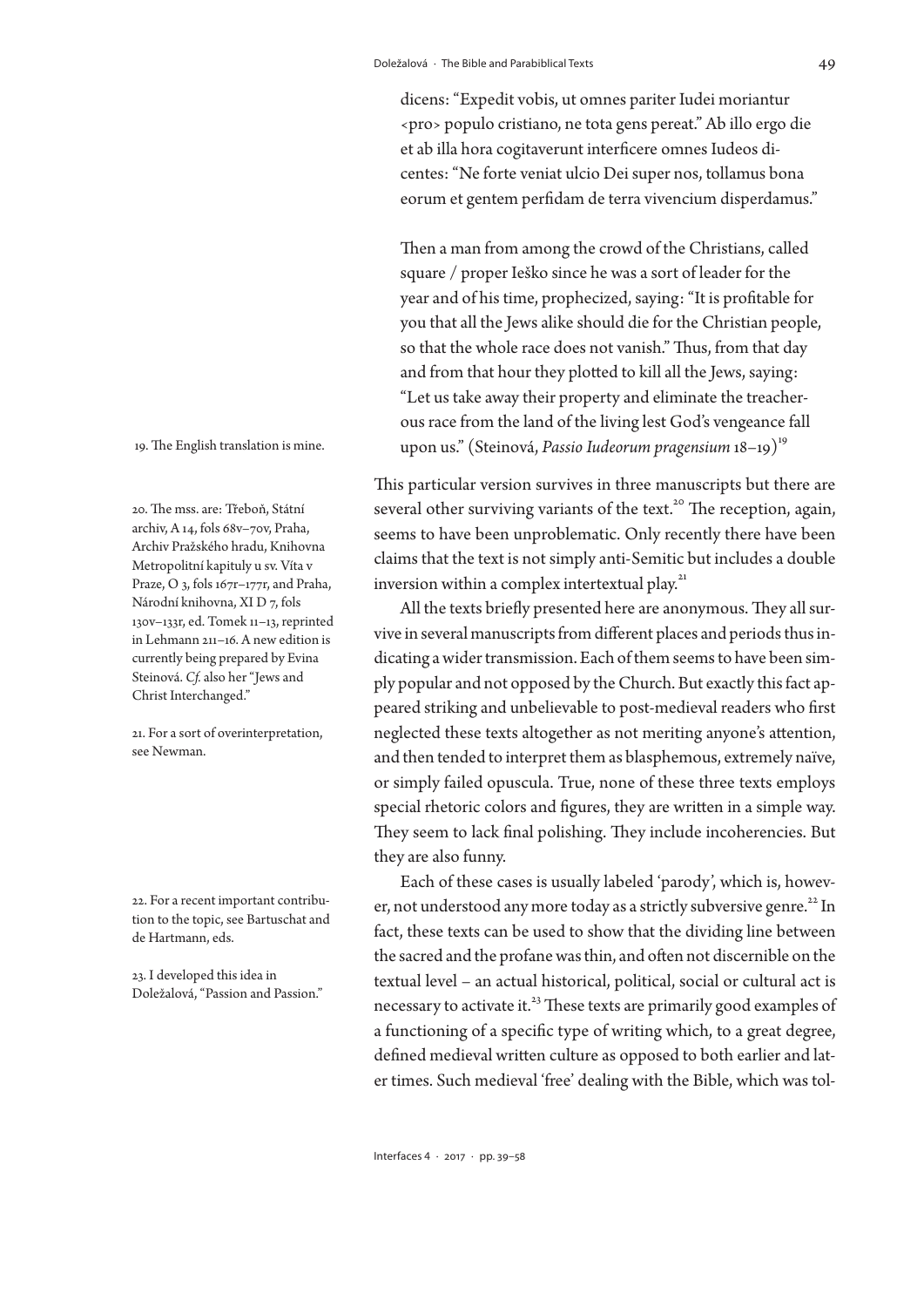24. There are biblical retellings then, too, and they are numerous indeed, but each is 'wrapped' through a prologue which controls its reception, the texts are not merely 'thrown' out there. They appear in a context in which the Bible has and keeps its unshakeable authority of a defined fixed text and the area of operation is well defined outside the Bible. Thus, it would not happen in the early modern period that someone would quote one of these retellings and refer to it as a Bible quotation as it does happen with Peter Comestor in the Middle Ages.

25. Many texts, for example, that ended up outside the canon (such as parts of the childhood Gospels or some of the apocryphal acts of the Apostles) continued to appear both in the visual arts and in writing. Jerome's prologues to the individual books were copied together with it and virtually formed part of the Bible. Also within the accepted canon of the Bible itself, the order of the books as well as their chapter numbering was not unified until the end of the twelfth century. See Poleg and Light, eds.

26. Cf. Morey. Morey argues along the same lines: "The Bible in the Middle Ages, much like the Bible today, consisted for the laity not of a set of texts within a canon but of those stories which, partly because of their liturgical significance and partly because of their picturesque and memorable qualities, formed a provisional 'Bible' in the popular imagination. Even relatively devout and educated moderns may be surprised by what is, and what is not, biblical"  $(p, 6)$ .

27. A database of all medieval biblical quotations and references would show very clearly which biblical passages were omnipresent and which were in the background at which times and places during the Middle Ages. The 'canon' and 'archive' within the Bible clearly emerge from it.

erated and sometimes even welcomed by the Church, is unimaginable in the early modern period.<sup>24</sup>

## 2. 'Canon' and 'Archive' within the Bible

Approaching the Bible as a single text, as it is sometimes taken for granted, is not obvious, though. Among others, Jacques Berlinerbau argues that Bible is not a "carefully redacted narrative unity", but a "multi-layered, multiple-authored anthology of ancient provenance", and thus the modern tools of literary analysis are not suitable to approach it. It is necessary to "develop theoretical and methodological implements that are properly calibrated to the study of collectively and trans-historically composed works of art" (Berlinerbau; *cf.* also van Liere).

The canonization of the Bible was a long and complex process. The canonical Bible, although copied and symbolically perceived as a clear separable unity throughout the Middle Ages, did not always operate as a unified text.<sup>25</sup> Aleida Assmann's concepts of canon and archive are useful in approaching the medieval Bible. It had been composed of parts that she would have classified as 'canon', as well as of parts she would have called 'archive' (Assmann): some of its parts were more alive than others, were told and retold, analyzed and used, others were only copied within the whole. The 'canonical' part of the Bible can be extracted from sermons, liturgy, exegesis, biblical retellings and other parabiblical texts. The medieval actively operating 'canon' of the Bible emerges from this parabiblical material as concentrating primarily on the narrative parts (*e.g.* Genesis, Gospels, or the Books of Kings), and parts crucial for Christian dogma (Gospels, Paul's Epistles, or parts of the Old Testament prefiguring the New Testament).<sup>26</sup> These 'canonical' parts informally formed a sort of 'popular Bible' (see Utley, "The Bible of the Folk") or unwritten parallel Bible, a virtual composition in the minds of the people. On the other hand, there are biblical books very rarely used, quoted, or commented on throughout the Middle Ages, for example the book of Leviticus with Jewish rules was irrelevant for the Christians unless interpreted in a metaphoric way. This 'archive' was still carried on, that is, copied together with the rest of the Bible in its proper place and available for being brought to light and included in the canon.<sup>27</sup>

Thanks to the persistence in perceiving the Bible as a whole and copying it as such, the exact division between such a 'canon' and an

Interfaces 4 · 2017 · pp. 39–58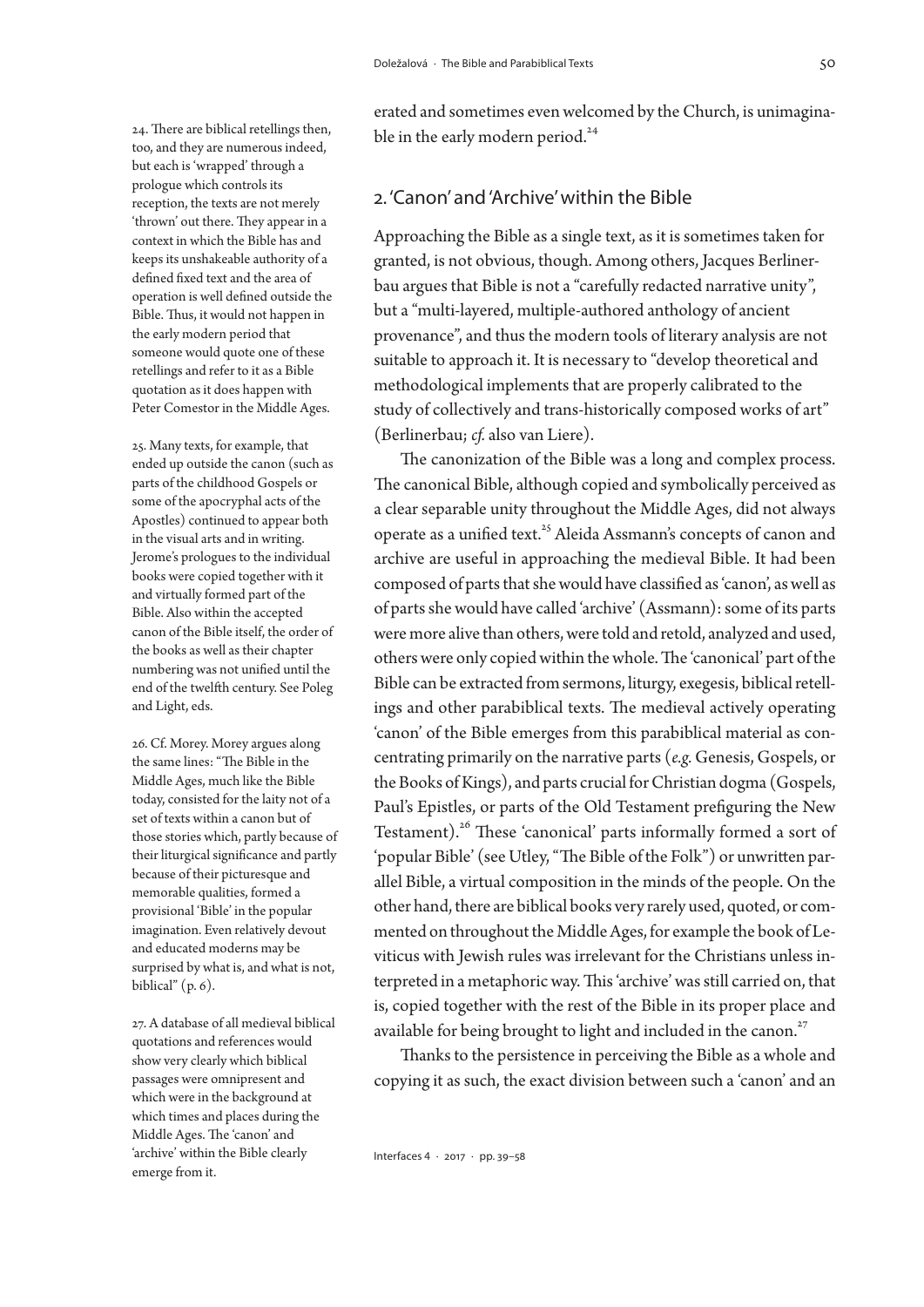'archive' within the Bible was flexible: it was transformed throughout the periods of biblical reception and had a large impact on the religious, social, and cultural function of the text. Also, the perception of the authority of the text of the Bible secured its status – never replaced by any of the parabiblical texts, it remained in the background ready to be picked up and used when needed.

## 3. Medieval Biblical Intertextuality beyond Texts

The 'canonical' parts of the Bible, on the other hand, were constantly retold, adjusted, appropriated and transformed. As a result, it is frequently difficult to claim that it is the Bible itself that is an ultimate source of another text (see Meredith 61). Among the transformations, Petrus Comestor's *Historia scholastica* was especially widespread and influential, and it is frequently identified as the actual model text even in cases when the authors explicitly claim to be quoting the Bible.

Our concept of intertextuality is (not surprisingly) very much *text*-based. Contemporary databases make it easy to detect textual correspondences; these, however, do not necessarily indicate actual influences. Medieval 'intertextual' texts frequently do not use *texts*  but rather ideas created on the basis of texts but also of visual material and imagination. The omnipresent Bible is the prime example of this practice. Not only was it often quoted from memory, but it operated as this sort of a construct (with additions, omissions and other transformations) rather than merely as a text (see Murdoch, or Hamburger). Of course, the mental reflection was flexible and it is difficult (if possible at all) to reconstruct it. What is clear, though, is that narrative concerns played a substantial role in it (*e.g.* apocryphal material is naturally used whenever filling a gap within the plot, nonnarrative parts are substantially reduced, unnamed characters like Noah's wife get names, etc.) (see Utley, "One Hundred and Three Names of Noah's Wife"), as did imagination and the practice of visualization (in this way, many particular details were added, for example the fruit of the forbidden tree became a lemon, fig, apple, or peach). Many of these aspects (especially adding concrete details and incorporating non-biblical information) can be found in the 'mental image' of the ('popular') Bible today. The main difference is that the medieval mental construct of the Bible was rooted very deeply and was very influential in producing and consuming further texts.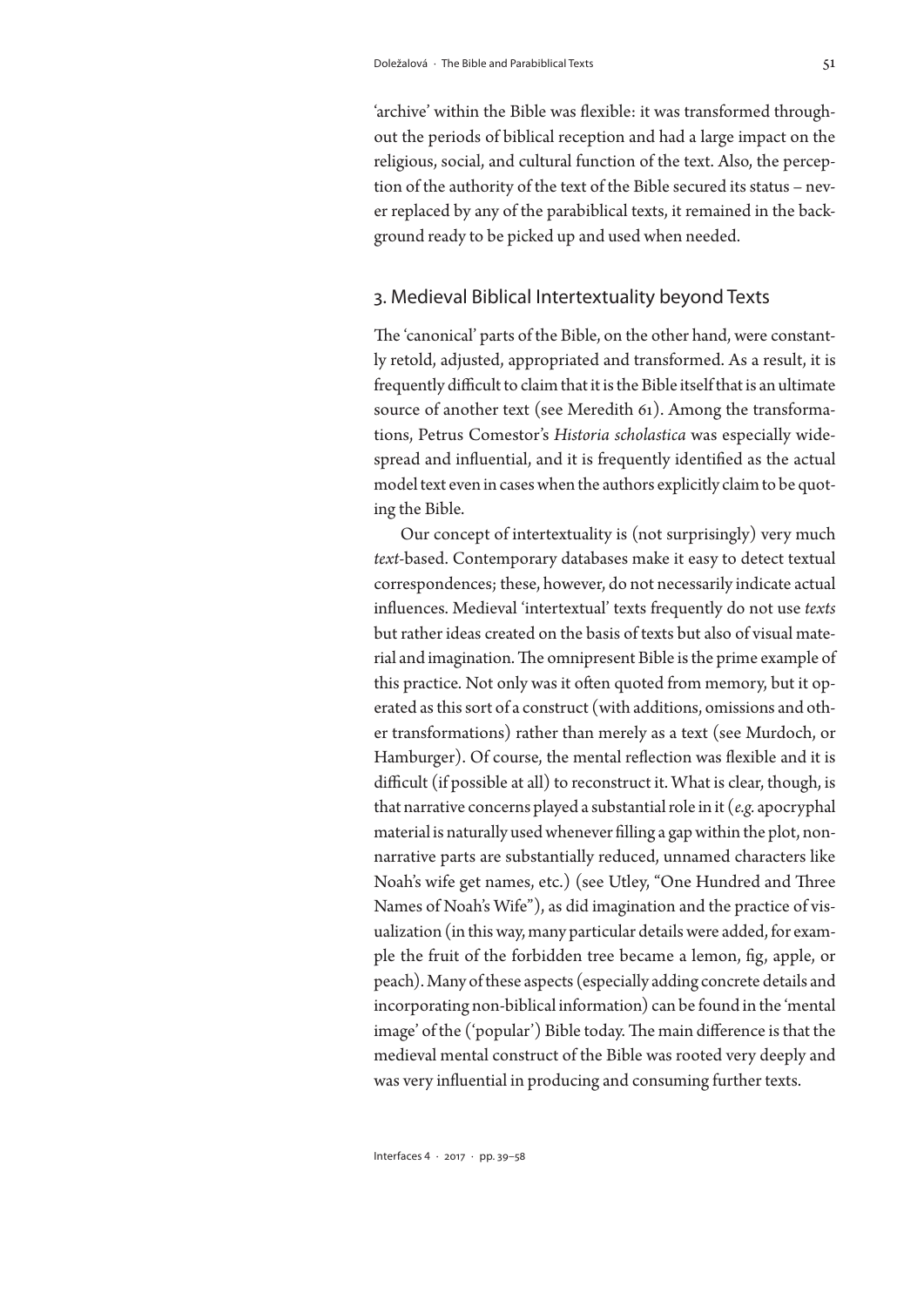## 4. A case of appropriation: *The Versus maligni angeli*

The Bible as a mental construct was not only used in new textual creations but it was also a ready point of reference when reading and interpreting other texts. For example, there is a brief anonymous poem of uncertain meaning and origin, which was quite largely diffused during the twelfth–fifteenth centuries: there are 36 surviving manuscripts and four different commentaries to it. $^{28}$  The poem is usually transmitted without an author attribution and a title. The few titles that appear include *Versus maligni angeli* (Verses of a malign angel), *Versus daemonis* (Verses of a demon), *Versus extranei* (Verses from outside), and even *Tractatus de fluvio Oronte* (Treatise on the Orontes River). The hitherto oldest known manuscript is Bourges, Bibliothèque municipale 105 (95) written at the end of the eleventh century or the beginning of the twelfth century in Chezal-Benoît. It reads:

- 1 Oppositum montem conscendere cernis Orontem Arma tua dextra capies et fer caput extra hinc gladio multos umbris mactabis inultos Sed prius hoc unus puerorum fert tibi munus
- 5 Lanx quę cum carne dudum tibi servit agarne Iam prolatura tibi constat munera plura Hinc et gallina dat vocem pandite lina. Panibus indutos piscesque videte minutos Trax caput Orontis iacet hoc in corpore montis
- 10 Quem circumstabant acies et vociferabant Amaratunta tili codoxia noxia nili Pensa tibi dippus eris hoc in lumine lippus Victus amore pio sic cantat maxima Clio.

The very approximate translation I propose is:

Facing the mountain, you note Orontes ascending<sup>29</sup> You will seize your weapons with your right hand and take the head out Hence you will slaughter to the shadows many un-revenged with [your] sword But before [that] one of the boys brings you this gift A plate with meat which he humbly<sup>30</sup> serves just now Already about to bring forth to you many gifts Hence the hen also gives the voice, spread out the ropes Behold the diminished $31$  fishes clad in bread Thracian head of Orontes, it lies in the body of the mountain Around which the troops stood and exclaimed

29. Or: "You see Orontes ascending against the mountain."

28. It was edited by Hilka. Hilka was not aware of many of the manuscripts. I discuss the poem, its manuscript transmission and its reception in my studies, Doležalová, "The Devil as a Christian Author?," and "Manuscript Transmission".

30. Based on the medieval commentaries claiming that *agarne* is an adverb derived from Agar, *i.e.* Haggar, the servant of Sara (Genesis 16), meaning 'in a servant-like manner.'

31. Probably "divided into small pieces."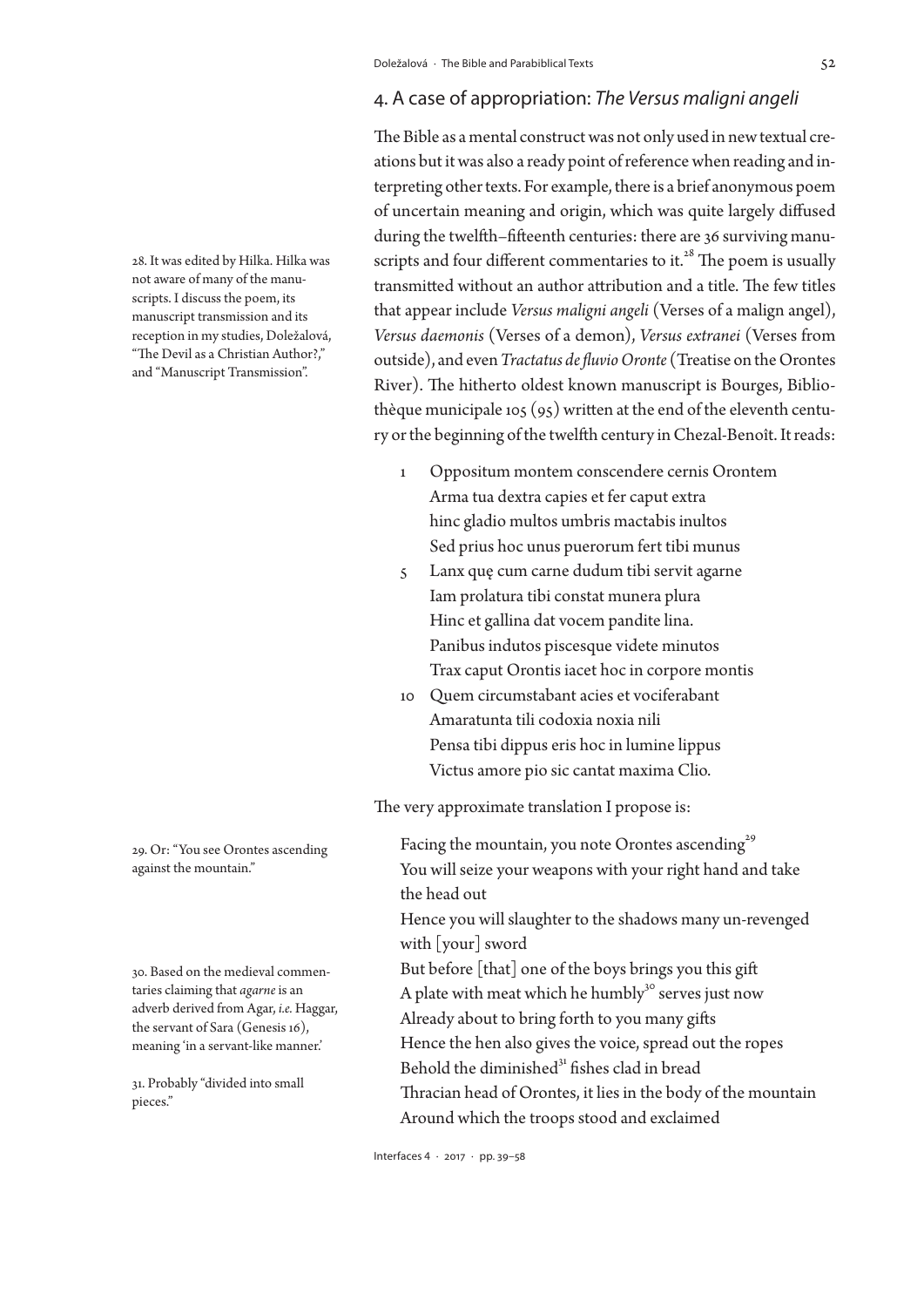32. Based on the medieval explanations of the text the translation of this line would be: "In the second coming of the Lord the vain glory of the heretics will become to them the plague of the Red Sea."

33. Clio or Kleio is the Muse of history.

34. Magic formulas in which every word is meaningful of course also exist. The relationship between the two modes (or styles?) has not been, to my knowledge, fully explored yet. In any case, 'meaningless' would not describe any of the formulae either: the words used always remind one of something, and there is a sense of grammar (often Latin grammar). For more on the language of exorcist and magic formulas and incantations, see Heim; or Maguire, ed. There is also a clear link to the *Ephesia grammata* (see the free access journal of the [same name\)](http://www.etudesmagiques.info/).

Interfaces 4 · 2017 · pp. 39–58

*Amaratunta tili codoxia noxia nili*<sup>32</sup>

Consider for yourself, you will be Oedipus blind in this light Defeated by pious love, thus sings the greatest Clio.<sup>33</sup>

The original source and purpose of the poem are far from clear. At first sight, this looks like nonsense. Something is occurring – perhaps a fight – but the situation is confusing. Two of the words, *amaratunta* and *codoxia*, are *hapax legomena* (*cf.* Du Cange 216). There are allusions to the Gospels (the miracle of the bread and the fish, and the simile of stretching the ropes, *i.e.*, the nets by the apostles), but also to classical culture (Oedipus and the Muse Clio). The use of the second person, which gives the poem a sense of appellation, is curious. The other manuscripts include a great number of variants many of which affect the meaning of the poem; yet, in each manuscript version the text remains obscure.

The most striking part of the poem is the totally incomprehensible line 11: *Amaratonta tili codoxia noxia nili*. Similar lines are found in many other manuscripts, most notably in *Carmina burana* 55 (*Amara tanta tyri pastos sycalos sycaliri*, ed. Hilka and Schumann 110). As Hilka notes, it might be connected to exorcism and reflect a much older formula. My conjecture is that our poem developed around an exorcist formula, and meaning was gradually added to it. This feature would thus be responsible for the poem's title *Verses of a malign angel* or *Verses of a demon* – these verses would have been written to be used against a demon. Although this suggestion cannot be proven now, its implications are thought-provoking: if the original basis of our poem was exorcism, that is magic or an incantation, then it was *designed* as obscure and enigmatic and was not expected to be interpreted at all. Magical incantations are meant to sound unusual and have an aesthetic dimension (they contain alliterations, rhymes, etc.) but they may be indiscernible as far as their meaning is concerned. Of course, some of the words generally remind the listeners of God and demons, or of other familiar concepts, but in the context of exorcism one is not expected to analyze the meaning and author's intentions.34 It is not evident in what exact way the exorcist formula could have been transformed into a poem considered fit for being commented on independently by at least four twelfth-century exegetes. Yet, within the rich medieval tradition of encountering obscurity as a natural part of the created world, this particular obscurity of an 'external' origin (*i.e.* not created by a human but by a demon or a devil) might have been a natural challenge to the exegete and an obvious choice for elucidation.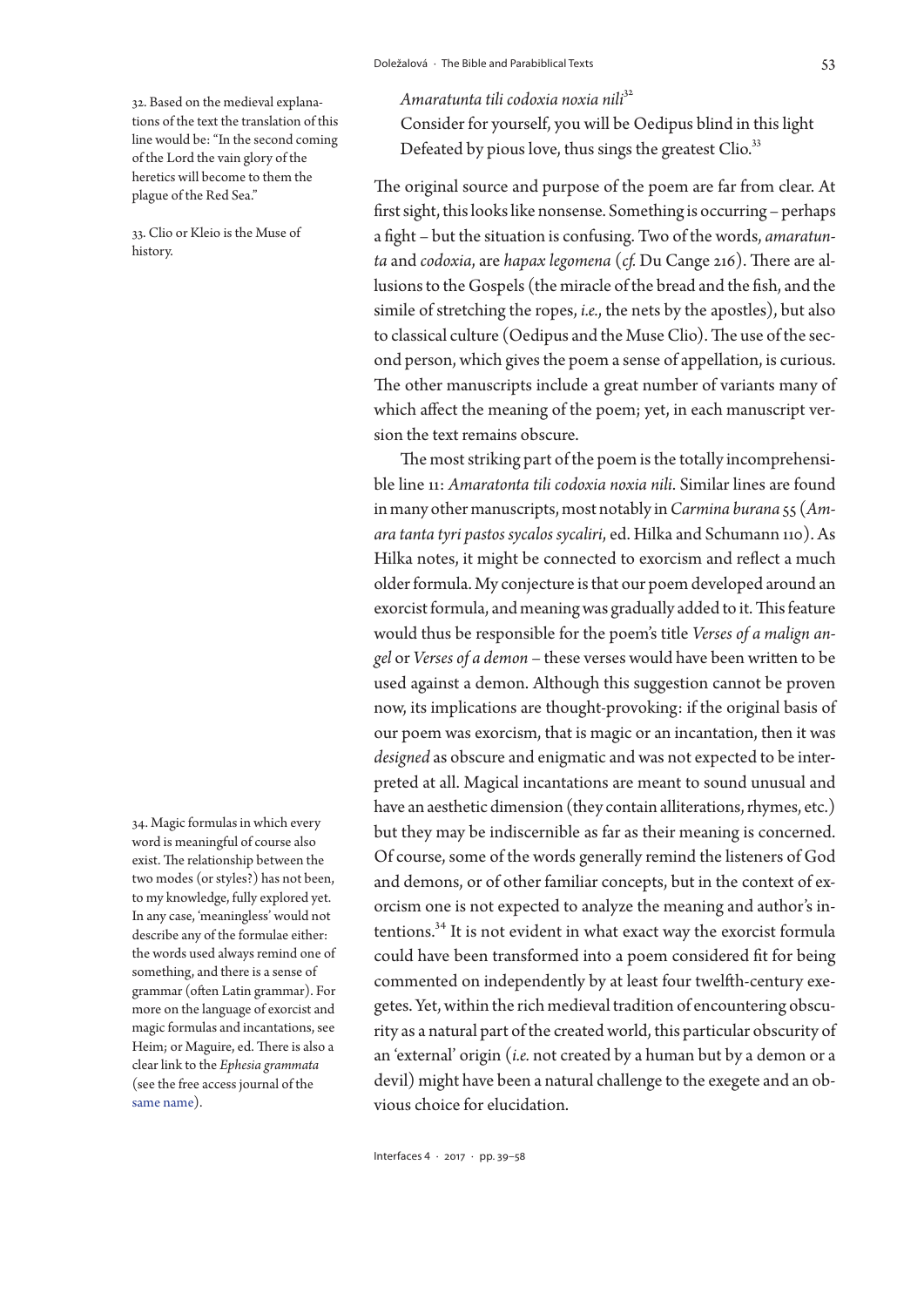Each of the four commentaries explains the poem in a different way. Yet, each explanation corresponds with Christian beliefs and ethics, interpreting it either as a fight between Christ and devil, or as encouragement for preachers to fight against heretics, or an urge for Christians to avoid devil's tricks and sinning. Just like in biblical exegesis, the commentators frequently offer several possibilities without choosing between them. Each of them devotes special attention to the question of how it is possible that a devil or a demon authored verses that turn the audience to the good side, and each finds a different response. The commentaries are, on the one hand, similar in appropriating the verses to fit the 'mainstream' culture, while, on the other hand, they substantially differ in particularities where they reveal independent creative and associative treatments. Thus, for example, *Orons*, the Orontes river, is a cold river in Thracia and the place of the devil in the 'novelistic' and in the 'exegetical' commentary; in the 'apologetic' commentary it is a river in Babylon, the city of false and fallen heretics; in the 'moral' commentary it is the river of Egypt, which signifies this world full of inequality.

This example shows the power of the Christian / biblical paradigm: it was not only a source of inspiration but it operated as a key to understanding of the world around. The methods developed and tested in biblical exegesis were employed in interpreting other texts as well as in categorizing and dealing with actual experience. In this way, through invading the mind and the patterns of perception, medieval biblical and parabiblical literature blurred the lines between the world and literature for its readers.

# **III. The Bible and Parabiblical Texts within the 'Canon of Medieval Literature'?**

"So long as men can breathe, or eyes can see, So long lives this, and this gives life to thee."

William Shakespeare, *Sonnet* 18, lines 13–14

Today, while the aspects of the national, secular and fictional seem to have been only a specific historical phase in evaluation of literature, the criterium of originality, although recognized as a tricky concept and sometimes rephrased as a feeling of novelty, or an element of surprise, still holds. This 'originality' is now recognized also in selective repetition or adjusted reiteration – that is, a text can be considered original through its intertextuality.

Interfaces 4 · 2017 · pp. 39–58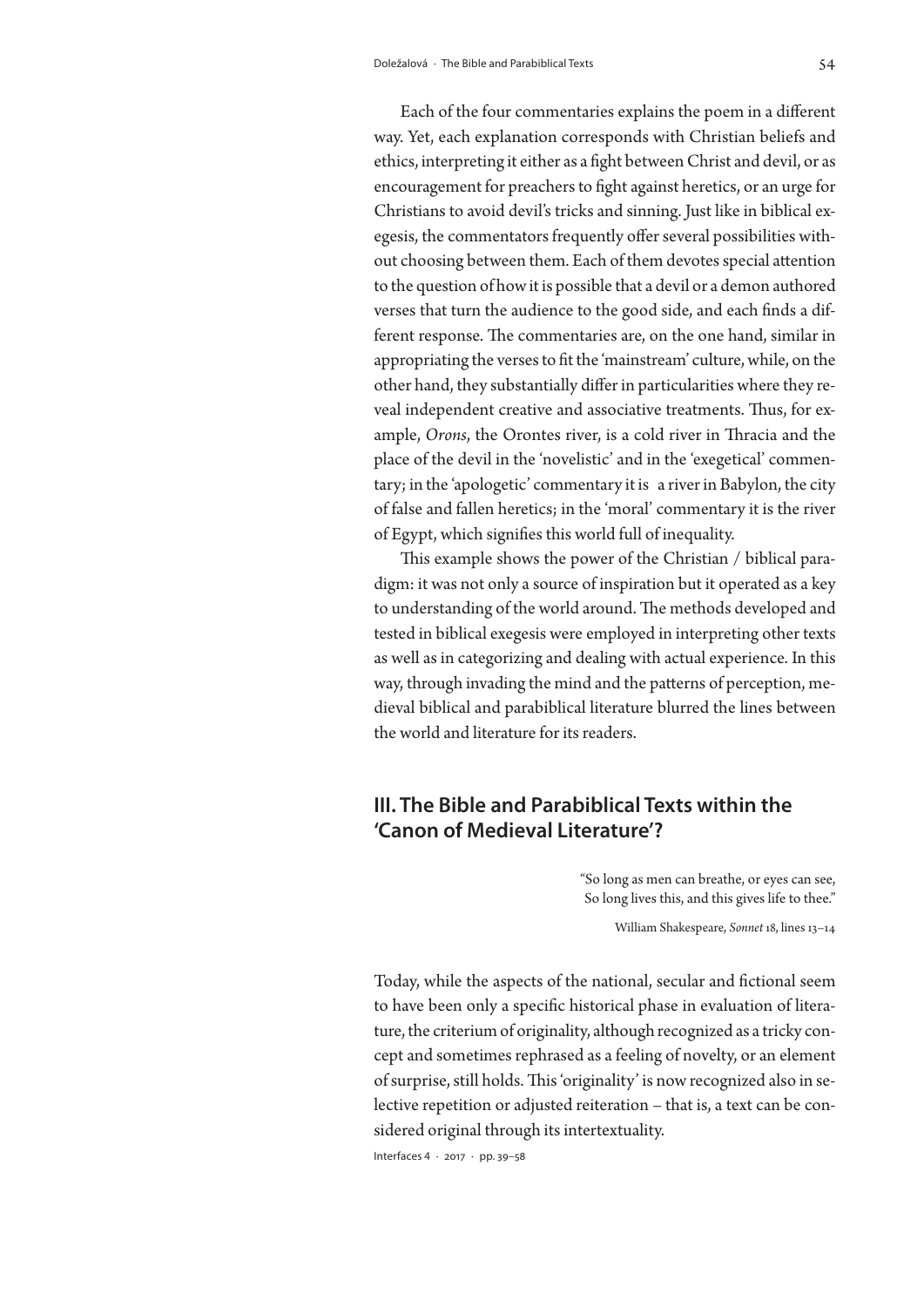The discussed nineteenth-century criteria for the canon were very efficient in their time because they quickly excluded the majority of the medieval written production and there was not a very big competition among the comparably few texts that were left. Canon, after all, is a list that claims some sort of authority, and as such it should not be too long (it would become unmanageable), and its items should not have too many competitors in order to succeed.

The canon Harold Bloom presented in his provocative *The Western Canon: The Books and School of the Ages* (Bloom, *The Western Canon* ) contains books that "survived the fight" and got over "the anxiety of influence."35 Bloom did not include the Bible among the 26 works selected for his analysis, but he did insert it into his additional canonical list in the appendix and also mentioned it as the second book (after the collected works of Shakespeare) he would take to the deserted island. From the Middle Ages themselves there is only Chaucer and Dante on his list. No wonder that parabiblical texts discussed above are missing: in many ways, they are simply anticanonical: these texts never competed with 'high literature,' they did not suffer from the anxiety of influence but welcomed influence and searched for it.

Yet, paradoxically (and also only purely incidentally), today these texts fulfill one of Bloom's primary criteria for canon inclusion: they provide 'difficult pleasure.'36 Since knowledge of the Bible is not widely shared any more, the high level of intertextuality of parabiblical texts startles the reader today. The need for explanation interrupts the flow of the reading and makes it difficult: these texts are not easy to enjoy as pure stories, they rather create a feeling of inferiority in readers not familiar with the text(s) alluded to. They become reading for the elites who spend time and energy on penetrating them.37

The reason parabiblical texts are not seen as an integral part of the canon of medieval literature now is complex: they are numerous and not so easily distinguishable. It does not require special effort and active suppressing to exclude them, they are a clear candidate for the grey mass background against which the few original works of authorial geniuses could shine. But can a historian of medieval literature afford to disregard a great portion of the surviving texts? Harold Bloom would answer: of course, there is too little time and too many books, readers should carefully choose with which ones to spend their time. Today, more scholars would answer no. This type of writing is crucial for understanding medieval written culture. The

35. The book, framed by a bitterly resigned introduction and an epilogue criticizing the current anti-elitist politically correct trends that refuse the autonomy of aesthetics, is a somewhat sad read, documenting an end of an era when literature was a noble elite phenomenon, accessible to only a few. See also Mishra and Mendelsohn.

36. "…the strongest, most authentic motive for deep reading of the now much abused traditional canon is the search for difficult pleasure," Bloom, *How to Read and Why* 28.

37. Of course, it can be stated about many medieval texts that the experience of today's readers is far from the original experience of their medieval readers, but there are still differences in the readers' distance from the text.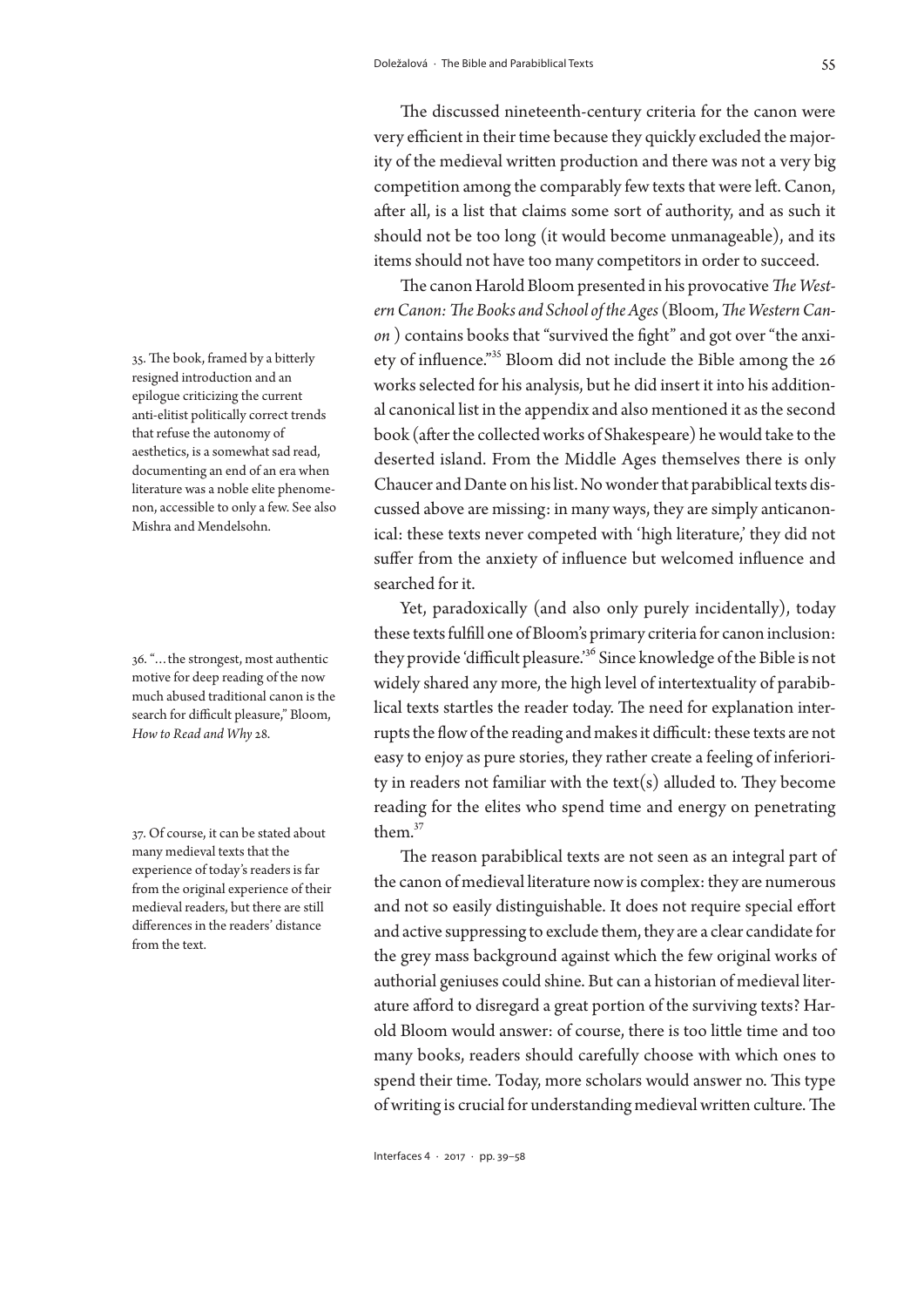'bulk' is certainly no grey background but a structured field. To get to know the medieval mainstream is important in order to recognize the difference from it. These texts nevertheless do not raise too much interest today, are not much read, and are definitely no one's choice of a piece of writing to take to the deserted island. Yet, this also means they (so far) succeeded in what they aimed at: interpreting, retelling, and handling the Bible in various ways without taking its authority from it.

*biensis Opera Omnia. II: Opera Poetica*. Ed. Greti Dinkova-Bruun. Turnhout: Brepols, 2004. CCCM 188A. Alter, Robert. *The Art of Biblical Narrative*. New York: Basic Books, 1081 Alter, Robert, and Frank Kermode, eds. *The Literary Guide to the Bible*. Cambridge (Mass.): Harvard University Press, 1987. *Amara tanta tyri pastos sycalos sycaliri/ Ellivoli scarras polili posylique lyvarras*, in *Carmina Burana vol. I: Text, 1. Die moralisch-satirischen Dichtungen*. Hrsg. Alfons Hilka und Otto Schumann. Heidelberg: Carl Winter, 1930. Assmann, Aleida. "Canon and Archive." *Cultural Memory Studies: An International and Interdisciplinary Handbook*. Ed. Astrid Erll and Ansgar Nünning. Berlin: Walter de Gruyter, 2008. 97–107. Media and Cultural Memory 8.

 **Bibliography** Alexander of Ashby. *Alexandri Esse-*

Auerbach, Erich. *Mimesis. Dargestellte Wirklichkeit in der abendländischen Literatur*. Bern: Francke Verlag, 1946.

---. *Mimesis: The Representation of Reality in Western Literature*. Trans. William Trask. Princeton: Princeton University Press, 1953.

Bartuschat, Johannes, et Carmen Cardelle de Hartmann, éds. *Formes et fonctions de la parodie dans les littératures médiévales, Actes du colloque international Zurich 9-10 décembre 2010*. Florence: Edizioni del Galluzzo per la Fondazione Franceschini, 2013.

- Bayless, Martha. *Parody in the Middle Ages: The Latin Tradition*. Ann Arbor: University of Michigan Press, 1997.
- ---, ed. "The Short *Nemo*." *Parody in the Middle Ages: The Latin Tradition*. Ann Arbor: University of Michigan Press, 1996. 292.
- Bažil, Martin. *[Centones Christiani.](http://www.academia.edu/660893/Centones_Christiani._Metamorphoses_dune_forme_intertextuelle_dans_la_poesie_latine_chretienne_de_lAntiquite_tardive)  [Métamorphoses d'une forme](http://www.academia.edu/660893/Centones_Christiani._Metamorphoses_dune_forme_intertextuelle_dans_la_poesie_latine_chretienne_de_lAntiquite_tardive)  [intertextuelle dans la poésie latine](http://www.academia.edu/660893/Centones_Christiani._Metamorphoses_dune_forme_intertextuelle_dans_la_poesie_latine_chretienne_de_lAntiquite_tardive)  [chrétienne de l'Antiquité tardive](http://www.academia.edu/660893/Centones_Christiani._Metamorphoses_dune_forme_intertextuelle_dans_la_poesie_latine_chretienne_de_lAntiquite_tardive)*. Turnhout: Brepols, 2009. EAMA 47.
- Berlinerbau, Jacques. "Bible as Literature?" *Hebrew Studies* 45  $(2004): 9-26.$

[bibleasliterature.wordpress.com.](http://bibleasliterature.wordpress.com)

- Bloom, Harold. *How to Read and Why*. New York: Touchstone, 2000.
- ---. *The Western Canon: The Books and School of the Ages*. New York: Harcourt Brace, 1994.
- Borsa, Paolo *et al.* "What is Medieval European Literature?" *Interfaces* 1 (2015): 7–24.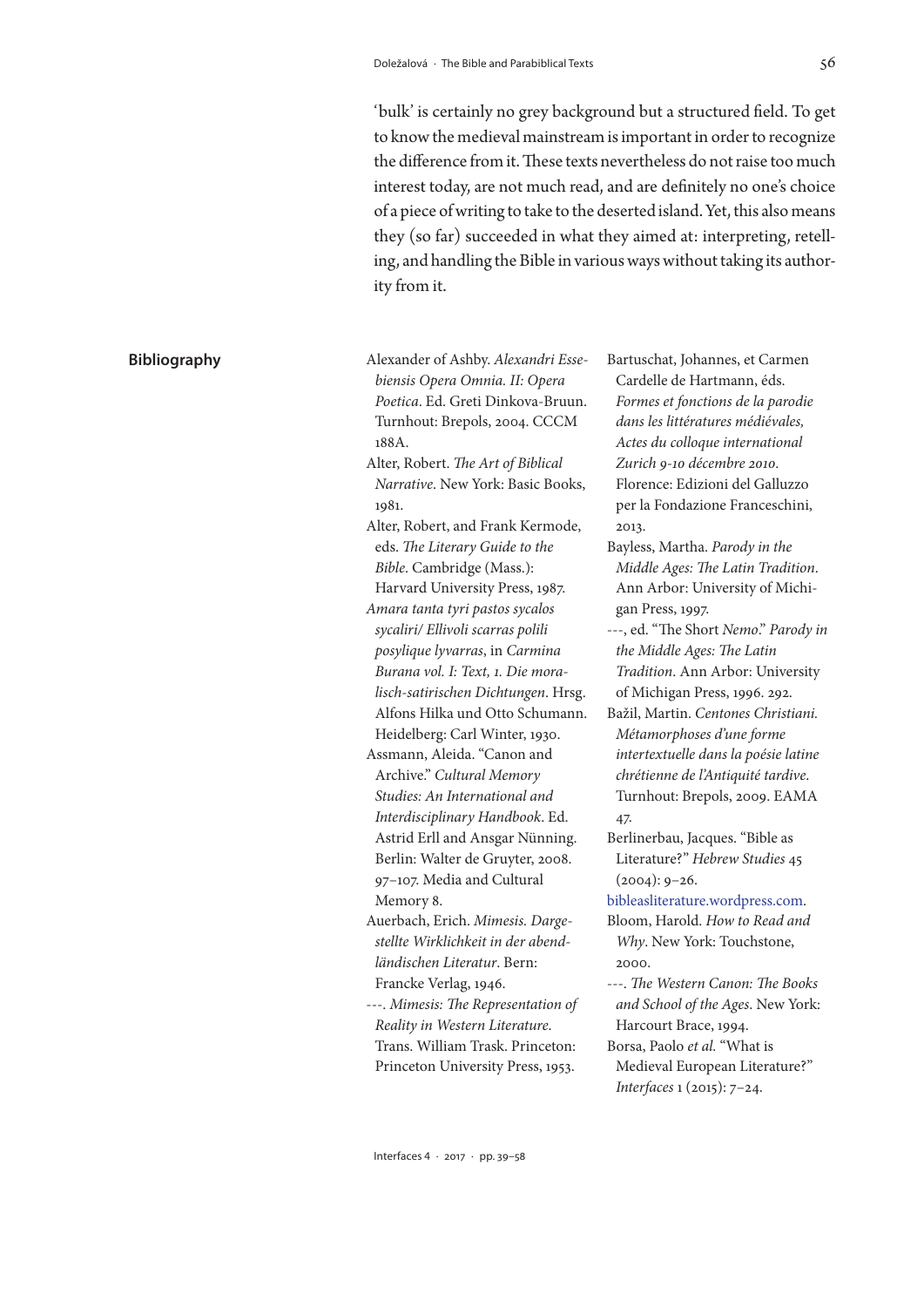- Brown, Peter. *The World of Late Antiquity: From Marcus Aurelius to Muhammad*. London: Thames and Hudson, 1971.
- Casaretto, Francesco Mosetti. "Contaminazioni escatologiche di cornice per un modulo letterario: dalla metafora al testo, dal 'banchetto' alla 'Cena di Cipriano'." *Studi medievali* 43 (2002): 535–623.
- Cremascoli, Giuseppe, e Claudio Leonardi, eds. *La Bibbia nel Medio Evo*. Bologna: Edizioni Dehoniane, 1996.
- Curtius, Ernst Robert. *European Literature and the Latin Middle Ages*. Trans. Willard R. Trask. New York: Pantheon Books 1953.
- D'Angelo, Edoardo, and Jan Ziolkowski, eds. *Auctor et auctoritas in Latinis medii aevi litteris*. Florence: SISMEL, 2014.
- Daub, Susanne. *Gottes Heilsplan verdichtet. Edition des Hypognosticon des Laurentius Dunelmensis*. Erlangen: Palm & Enke, 2002.
- Doležalová, Lucie. "The Absolute Alterity in Cult of Saints: Saint Nobody." *Identity and Alterity in Hagiography and the Cult of Saints*. Ed. Ana Marinković and Trpimir Vedriš. Zagreb: Hagiotheca, 2010. 89–101. Bibliotheca Hagiotheca Series Colloquia 1.
- ---. "*Cena maletractati*: An Unnoticed Version of *Cena Cypriani*." *Parva pro magnis munera. Études de litérature tardo-antique et médiévale offertes à François Dolbeau par ses élèves*. Éd. Monique Goullet. Turnhout: Brepols, 2009. 195–244. Instrumenta patristica et mediaevalia 51.
- ---. "The Devil as a Christian Author? The Case of *Versus maligni angeli*." *Auctor et auctoritas in Latinis medii aevi litteris.* Ed. Edoardo D'Angelo and Jan

Ziolkowski. Florence: SISMEL – Edizioni del Galluzzo, 2014. 321–30.

---. "Manuscript Transmission and an Analysis of the Pseudo-Joachimite *Expositio versuum extraneorum*." *"Ioachim posuit verba ista": Gli pseudoepigrafi di Gioacchino da Fiore dei secoli XIII e XIV*. Ed. Gian Luca Potestà e Marco Rainieri. Roma: Viella, 2016.  $201 - 13$ .

- ---. *Obscurity and Memory in the Middle Ages: The Case of the Summarium biblie*. Krems: Medium Aevum Quotidianum, 2012.
- ---. "Passion and Passion: Intertextual Narratives in Late Medieval Bohemia between Typology, History, and Parody." *La typologie biblique comme forme de pensée dans l'historiographie médiévale*. Éd. Marek Thue Kretschmer. Turnhout: Brepols, 2014. 245–65. Textes et études du Moyen Âge 75.
- ---. "*Quoddam notabile vel ridiculum*: an unnoticed version of *Cena Cypriani* (Ms. Uppsala, UL C 178)." *Archivum latinitatis medii aevi* (*Bulletin Du Cange*) 62 (2004): 137–60.
- ---. *Reception and Its Varieties: Reading, Re-Writing, and Understanding* Cena Cypriani *in the Middle Ages*. Trier: Wissenschaftlicher Verlag Trier, 2007.
- Doležalová, Lucie, and Tamás Visi, eds. *Retelling the Bible: Literary, Historical, and Social Contexts*. Frankfurt am Main: Peter Lang, 2011.
- Du Cange, Charles. "Amaratunta," *Glossarium mediae et infimae latinitatis*, vol. 1. Paris: Firmin Didot fratres, 1840. 216.
- Eco, Umberto. *The Name of the Rose*. Houghton: Mariner Books, 2014.

#### *[Ephesia grammata](http://www.etudesmagiques.info/)*.

- Evina Steinová. "Jews and Christ Interchanged: Discursive Strategies in the *Passio Iudeorum Pragensium*." *Graeco-latina brunensia* 17:1 (2012): 93–106.
- Fish, Stanley. *Is There a Text in This Class? The Power of Interpretive Communities*. Cambridge (Mass.): Harvard University Press, 1980.
- Frye, Northrop. *The Great Code: The Bible and Literature*. New York: Taylor & Francis, 1982. Gerhard, Wilhelm. *Historie der*
- *alden é*. Leipzig: Stuttgarter litt. Verein, 1927.
- Gibbon, Edward. *History of the Decline and Fall of the Roman Empire*. London: Strahan & Cadell, 1776–89.
- Hamburger, Jeffrey F. "Rewriting History: The Visual and the Vernacular in Late Medieval History Bibles." *Zeitschrift für deutsche Philologie* 124 (2005): 259–307.
- Heim, Richard. *Incantamenta magica graeca latina*. *Jahrbücher für classische Philologie*, Supplementband 19 [1893]: 463–575.
- Heller, Joseph. *God Knows*. New York: Alfred A. Knopf, 1984.
- Hilka, Alfons. "Zur Geschichte eines lateinischen Teufelsspruchs (Carm. Bur. Nr. 55)." *Nachrichten aus der Neueren Philologie und Literaturgeschichte* 1 (1934–37):  $1 - 30.$
- [Julian]. *The Works of the Emperor Julian*. Trans. Wilmer Cave Wright. New York: Macmillan, 1923. Loeb Classical Library 157.
- Kierkegaard, Søren. *The Present Age; and, Of the Difference Between a Genius and an Apostle*. Trans. Alexander Dru. New York: Harper Torchbooks, 1962.